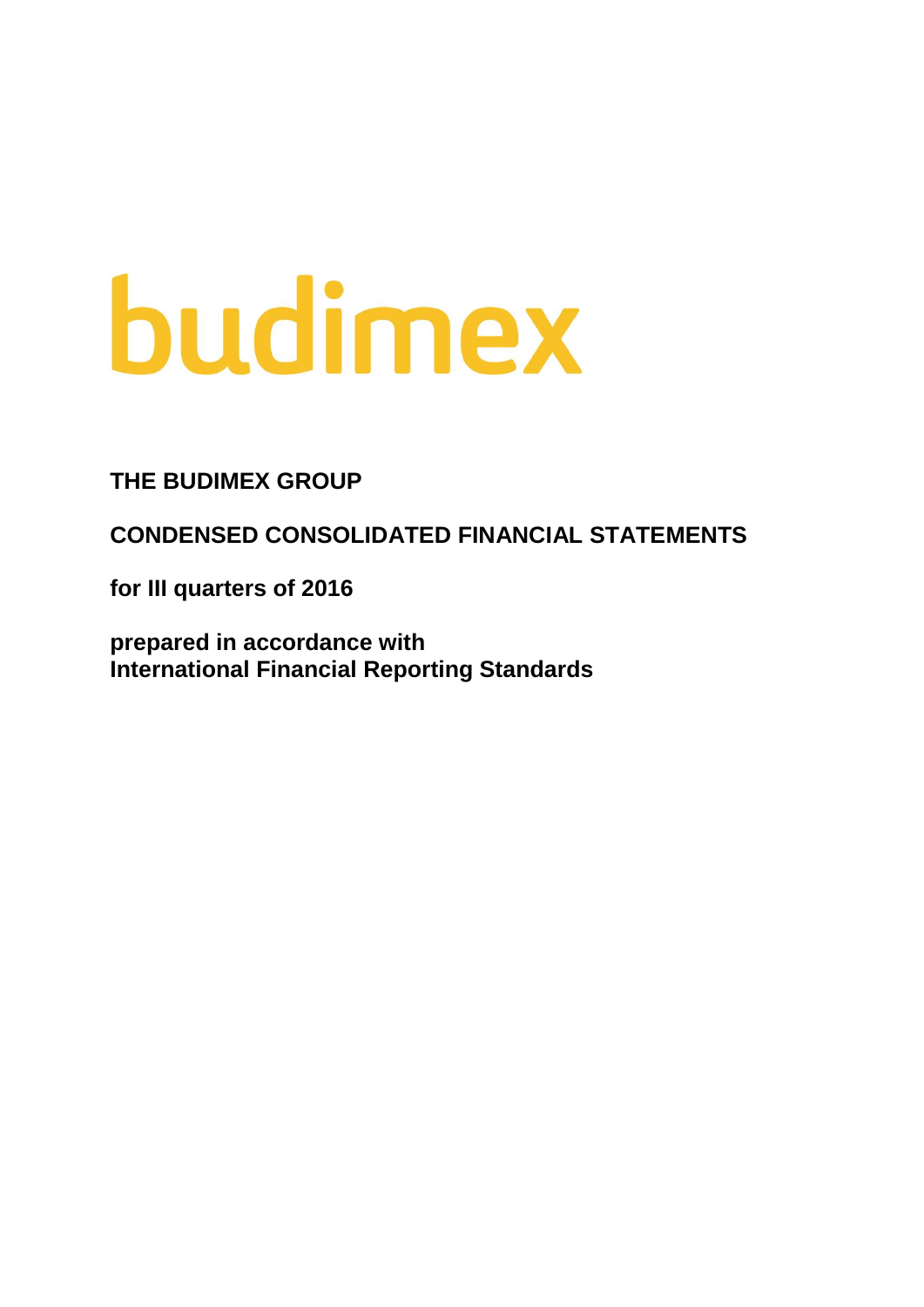# budimex

*(all amounts are expressed in PLN thousand)*

#### **Table of contents**

| 1.   |                                                                                                                       |  |
|------|-----------------------------------------------------------------------------------------------------------------------|--|
| 1.1. |                                                                                                                       |  |
| 1.2. |                                                                                                                       |  |
| 1.3. | Description of the changes in the composition of the Group together with the indication of their consequences  11     |  |
| 2.   |                                                                                                                       |  |
| 3.   |                                                                                                                       |  |
| 3.1. | Accounting policies and basis of preparing the consolidated financial statements of the Budimex Group  11             |  |
| 3.2. |                                                                                                                       |  |
| 3.3. |                                                                                                                       |  |
| 3.4. |                                                                                                                       |  |
| 4.   | Descriptions of factors and events which had a material effect on the financial result of the Budimex Group for the   |  |
|      |                                                                                                                       |  |
| 5.   |                                                                                                                       |  |
| 6.   |                                                                                                                       |  |
| 7.   | Factors which will affect results achieved by the Group in a period covering at least the next quarter  19            |  |
| 8.   |                                                                                                                       |  |
| 9.   |                                                                                                                       |  |
| 10.  | The Management Board's position on the feasibility of results stated in the financial forecasts published earlier for |  |
|      |                                                                                                                       |  |
| 11.  | Statement of ownership of shares of Budimex SA or rights to such shares (options) held by the managing or             |  |
|      | supervisory persons of Budimex SA as at the date of publication of this report together with indication of changes    |  |
|      |                                                                                                                       |  |
| 12.  | Proceedings pending as at 30 September 2016 before court, competent arbitration body or any public                    |  |
|      |                                                                                                                       |  |
| 13.  |                                                                                                                       |  |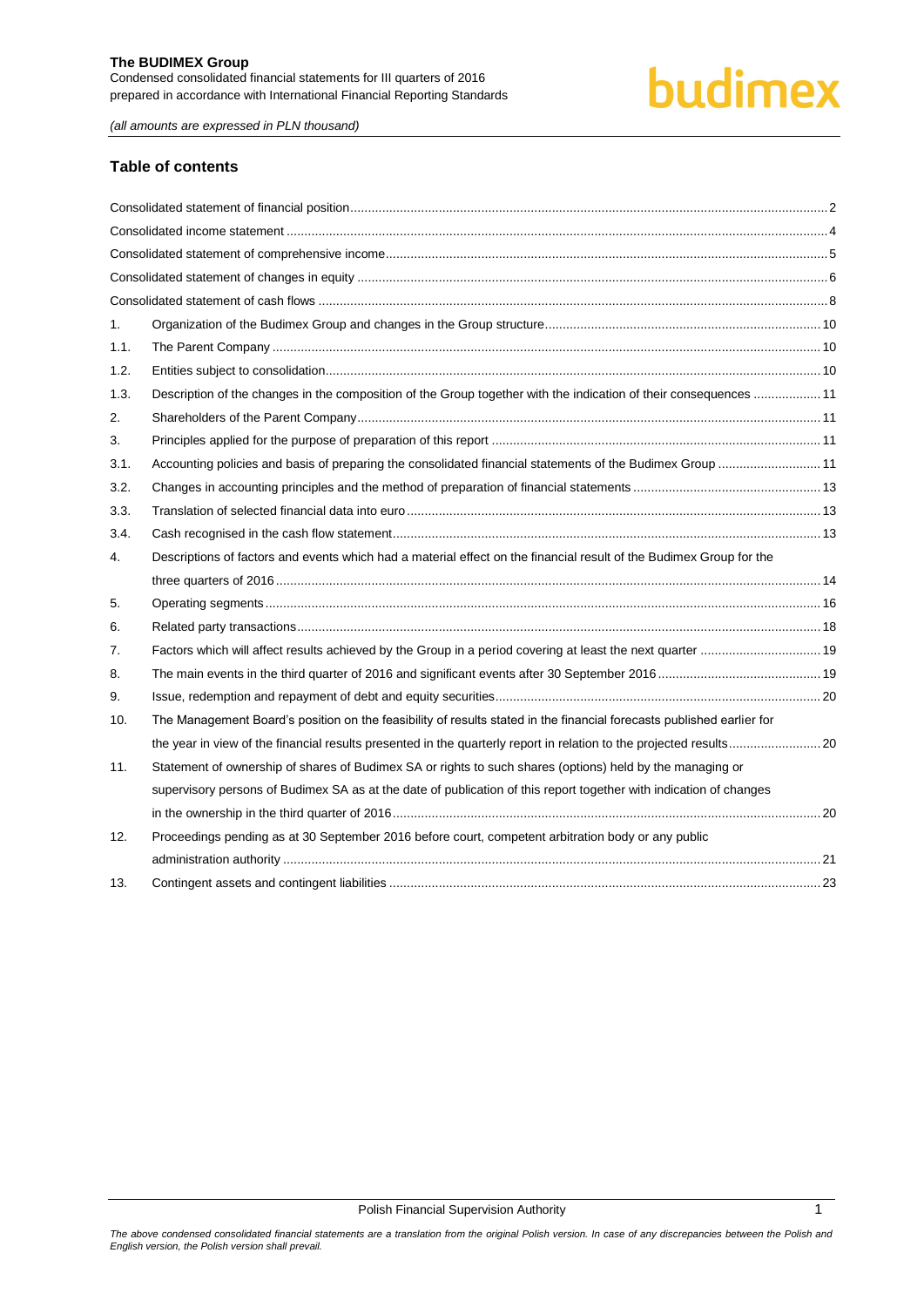# <span id="page-2-0"></span>**Consolidated statement of financial position**

| <b>ASSETS</b>                                                          | 30 September 2016 | 31 December 2015 |
|------------------------------------------------------------------------|-------------------|------------------|
| Non-current (long-term) assets                                         |                   |                  |
| Property, plant and equipment                                          | 102 547           | 83 248           |
| Investment properties                                                  | 24 718            | 63 410           |
| Intangible assets                                                      | 22 615            | 4 0 0 0          |
| Goodwill of subordinates entities                                      | 73 237            | 73 237           |
| Investments in equity accounted entities                               | 44 981            | 45 762           |
| Available-for-sale financial assets                                    | 9 3 9 6           | 9 2 4 7          |
| Retentions for construction contracts                                  | 22 295            | 20 388           |
| Trade and other receivables                                            | 36 30 3           | 34 909           |
| Receivables from service concession arrangement                        | 45 992            | 45 688           |
| Other financial assets                                                 | 6860              | 396              |
| Deferred tax asset                                                     | 479 285           | 440 922          |
| Total non-current (long-term) assets                                   | 868 229           | 821 207          |
| <b>Current (short-term) assets</b>                                     |                   |                  |
| Inventories                                                            | 1 093 821         | 867 581          |
| Trade and other receivables                                            | 612 991           | 420 558          |
| Retentions for construction contracts                                  | 22 578            | 16 276           |
| Amounts due and receivable from customers under construction contracts | 508 855           | 171 763          |
| Current tax assets                                                     | 46                | 421              |
| Other financial assets                                                 | 568               | 2 4 3 2          |
| Cash and cash equivalents                                              | 2 2 6 7 2 3       | 2 413 126        |
| Total current (short-term) assets                                      | 4 504 582         | 3892157          |
| <b>TOTAL ASSETS</b>                                                    | 5 372 811         | 4713364          |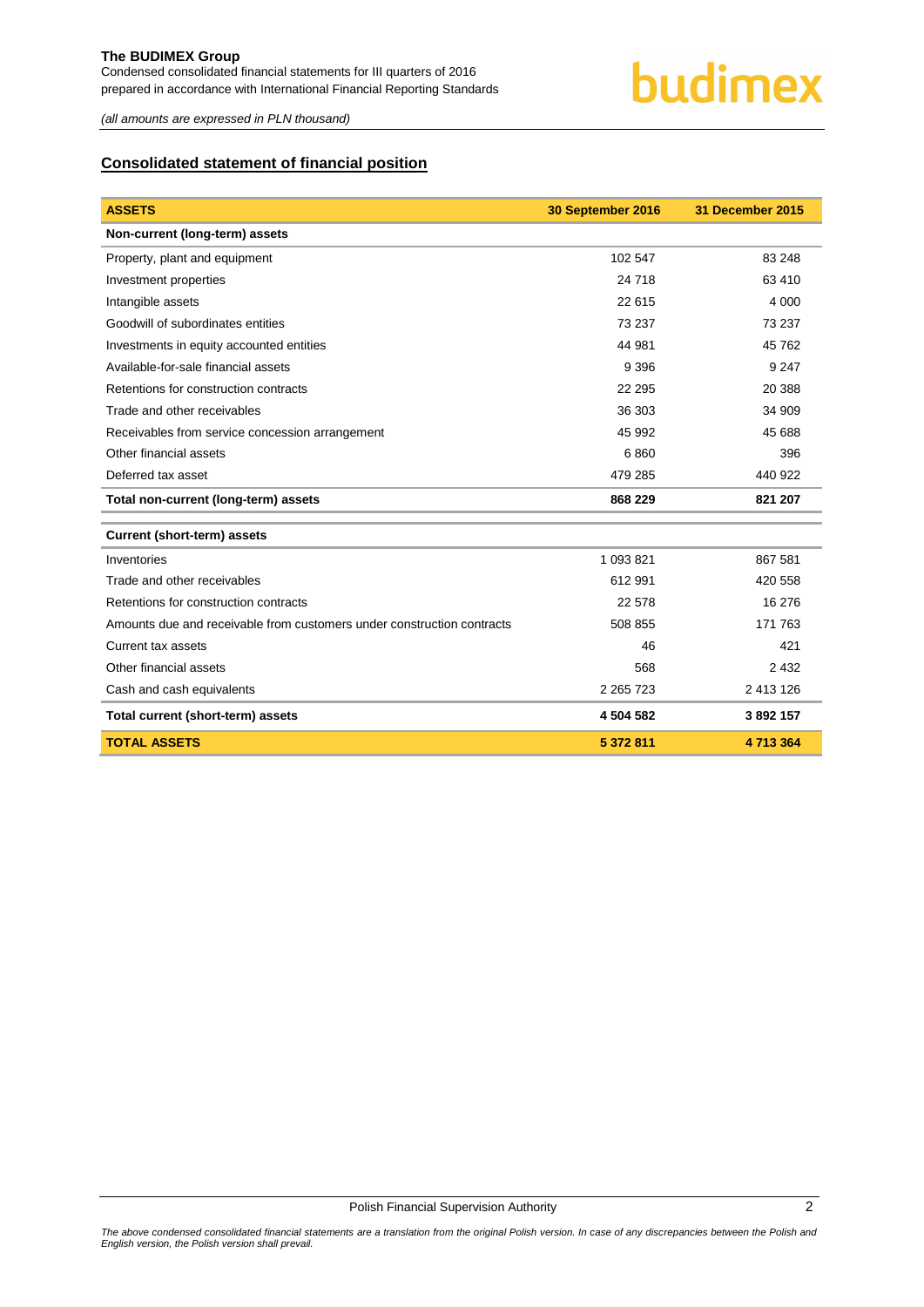

# **Consolidated statement of financial position (cont.)**

| <b>EQUITY AND LIABILITIES</b>                                       | 30 September 2016 | 31 December 2015 |
|---------------------------------------------------------------------|-------------------|------------------|
| <b>Equity</b>                                                       |                   |                  |
| Issued capital                                                      | 145 848           | 145 848          |
| Share premium                                                       | 87 163            | 87 163           |
| Other reserves                                                      | 4623              | 4 8 0 1          |
| Foreign exchange differences on translation of foreign operations   | 5 2 0 5           | 5425             |
| Retained earnings                                                   | 399 245           | 355 969          |
| Shareholders' equity attributable to the shareholders of the Parent | 642 084           | 599 206          |
| Equity attributable to non-controlling interests                    | 4 4 2 0           | 3918             |
| <b>Total equity</b>                                                 | 646 504           | 603 124          |
| <b>Liabilities</b>                                                  |                   |                  |
| Non-current (long-term) liabilities                                 |                   |                  |
| Loans, borrowings and other external sources of finance             | 52 576            | 44 563           |
| Retentions for construction contracts                               | 219751            | 207 239          |
| Provision for long-term liabilities and other charges               | 203 972           | 181 691          |
| Retirement benefits and similar obligations                         | 7657              | 7657             |
| Other financial liabilities                                         | 3 4 9 4           | 3076             |
| Total non-current (long-term) liabilities                           | 487 450           | 444 226          |
| <b>Current (short-term) liabilities</b>                             |                   |                  |
| Loans, borrowings and other external sources of finance             | 18 263            | 19778            |
| Trade and other payables                                            | 1 492 391         | 1 135 894        |
| Retentions for construction contracts                               | 154 616           | 168 033          |
| Amounts due and payable to customers under construction contracts   | 1 342 371         | 1 239 940        |
| Deferred income                                                     | 981 191           | 896 448          |
| Provision for short-term liabilities and other charges              | 179 977           | 135 565          |
| <b>Current tax liabilities</b>                                      | 67 569            | 67 568           |
| Retirement benefits and similar obligations                         | 1 350             | 1 3 5 0          |
| Other financial liabilities                                         | 1 1 2 9           | 1 4 3 8          |
| Total current (short-term) liabilities                              | 4 238 857         | 3 666 014        |
| <b>Total liabilities</b>                                            | 4726307           | 4 110 240        |
| <b>TOTAL EQUITY AND LIABILITIES</b>                                 | 5 372 811         | 4713364          |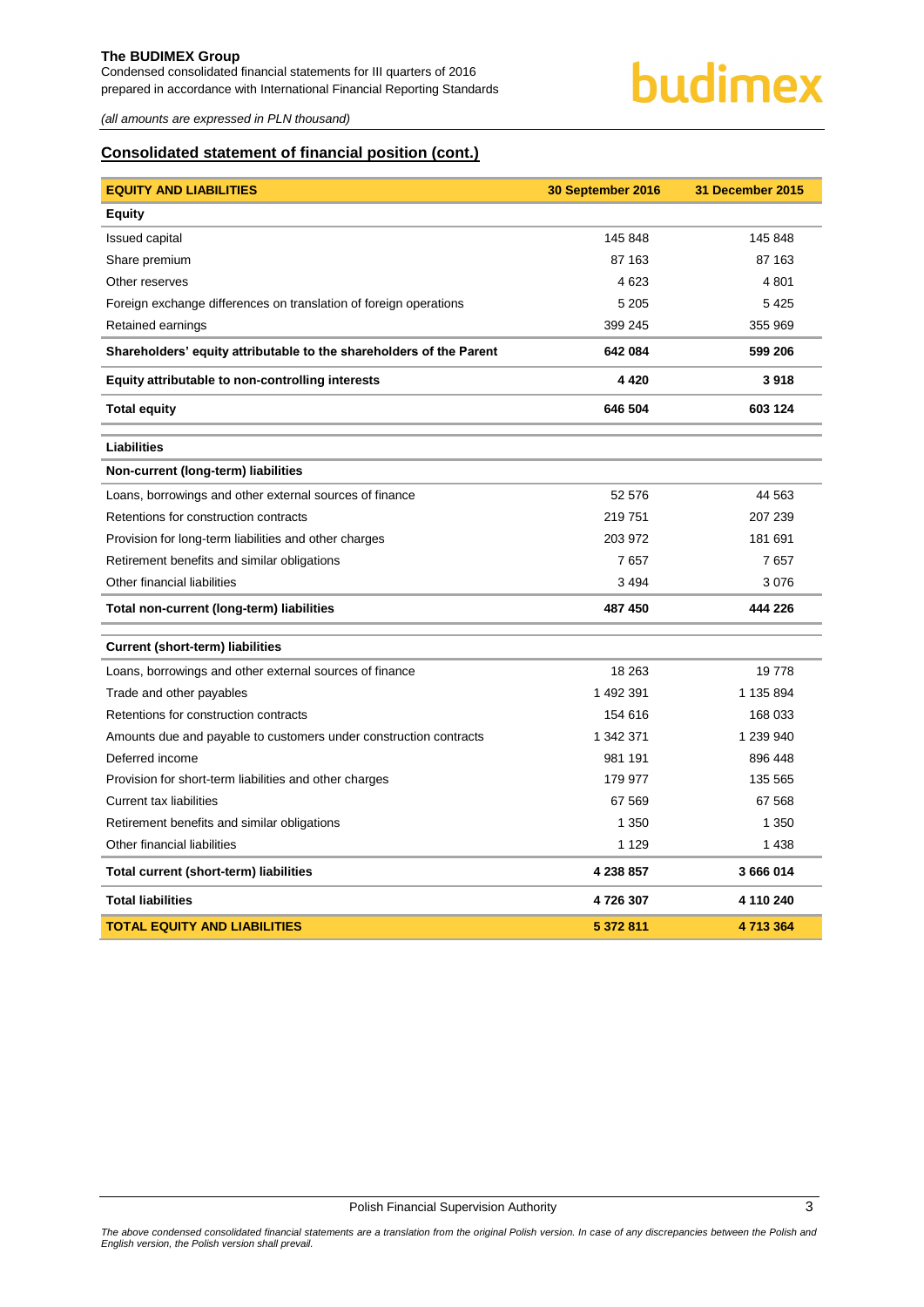# <span id="page-4-0"></span>**Consolidated income statement**

|                                                                                                 | 9-month period ended<br><b>30 September</b> |           |           | 3-month period ended<br><b>30 September</b> |  |
|-------------------------------------------------------------------------------------------------|---------------------------------------------|-----------|-----------|---------------------------------------------|--|
|                                                                                                 | 2016                                        | 2015      | 2016      | 2015                                        |  |
| <b>Continuing operations</b>                                                                    |                                             |           |           |                                             |  |
| Net sales of finished goods, goods for resale and raw<br>materials                              | 4 119 008                                   | 3743040   | 1 689 308 | 1 474 800                                   |  |
| Cost of finished goods, goods for resale and raw<br>materials sold                              | (3623592)                                   | (3384164) | (1494166) | (1329986)                                   |  |
| Gross profit on sales                                                                           | 495 416                                     | 358 876   | 195 142   | 144 814                                     |  |
| Selling expenses                                                                                | (22898)                                     | (20623)   | (8151)    | (6726)                                      |  |
| Administrative expenses                                                                         | (148 480)                                   | (134095)  | (49219)   | (42557)                                     |  |
| Other operating income                                                                          | 32 918                                      | 32 612    | 6012      | 3993                                        |  |
| Other operating expenses                                                                        | (47933)                                     | (37 830)  | (13031)   | (29 360)                                    |  |
| <b>Operating profit</b>                                                                         | 309 023                                     | 198 940   | 130 753   | 70 164                                      |  |
| Finance income                                                                                  | 31 801                                      | 29 7 84   | 8 1 2 7   | 7960                                        |  |
| Finance costs                                                                                   | (26545)                                     | (22 568)  | (8069)    | (9635)                                      |  |
| Share in net (losses) of equity accounted subordinates                                          | (781)                                       | (2871)    | (257)     | 197                                         |  |
| <b>Gross profit</b>                                                                             | 313 498                                     | 203 285   | 130 554   | 68 686                                      |  |
| Income tax                                                                                      | (61905)                                     | (41566)   | (25 479)  | (14032)                                     |  |
| Net profit from continuing operations                                                           | 251 593                                     | 161719    | 105 075   | 54 654                                      |  |
| Net profit for the period                                                                       | 251 593                                     | 161 719   | 105 075   | 54 654                                      |  |
| Of which:                                                                                       |                                             |           |           |                                             |  |
| Attributable to the shareholders of the Parent                                                  | 251 091                                     | 161 155   | 105 024   | 54 560                                      |  |
| Attributable to non-controlling interests                                                       | 502                                         | 564       | 51        | 94                                          |  |
|                                                                                                 |                                             |           |           |                                             |  |
| Basic and diluted earnings per share attributable to the<br>shareholders of the Parent (in PLN) | 9.84                                        | 6.31      | 4.11      | 2.14                                        |  |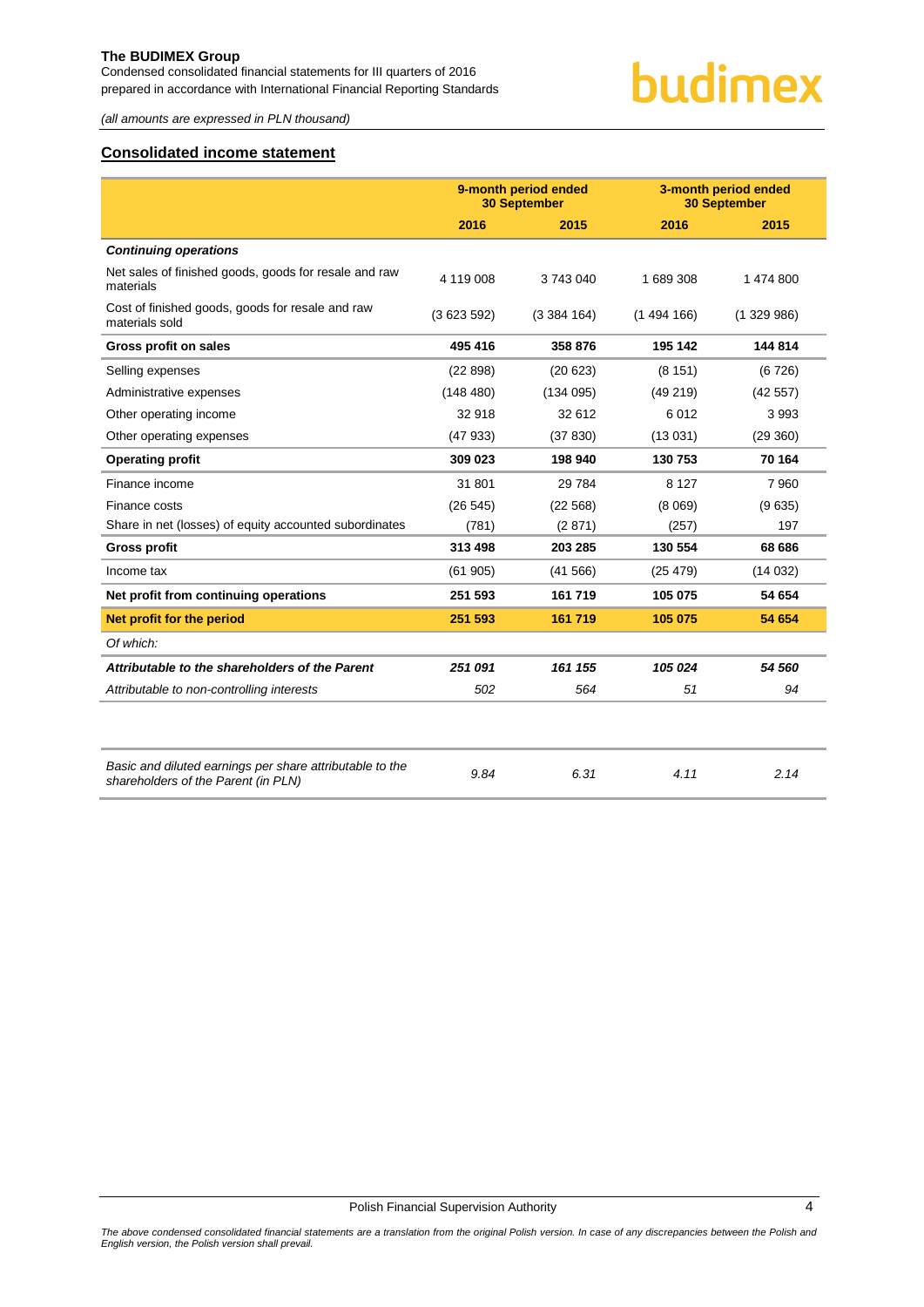#### <span id="page-5-0"></span>**Consolidated statement of comprehensive income**

|                                                                                     | 9-month period ended<br><b>30 September</b> |         | 3-month period ended<br><b>30 September</b> |        |  |  |
|-------------------------------------------------------------------------------------|---------------------------------------------|---------|---------------------------------------------|--------|--|--|
|                                                                                     | 2016                                        | 2015    | 2016                                        | 2015   |  |  |
| Net profit for the period                                                           | 251 593                                     | 161719  | 105 075                                     | 54 654 |  |  |
| Other comprehensive income, which:                                                  |                                             |         |                                             |        |  |  |
| Items to be reclassified to profit or loss upon satisfaction of certain conditions: |                                             |         |                                             |        |  |  |
| Foreign exchange differences on translation of foreign<br>operations                | (220)                                       | 52      | (257)                                       | 84     |  |  |
| Other comprehensive income                                                          | (220)                                       | 52      | (257)                                       | 84     |  |  |
| Total comprehensive income for the period                                           | 251 373                                     | 161 771 | 104 818                                     | 54 738 |  |  |
| Of which:                                                                           |                                             |         |                                             |        |  |  |
| Attributable to the shareholders of the Parent                                      | 250 871                                     | 161 207 | 104 767                                     | 54 644 |  |  |
| Attributable to non-controlling interests                                           | 502                                         | 564     | 51                                          | 94     |  |  |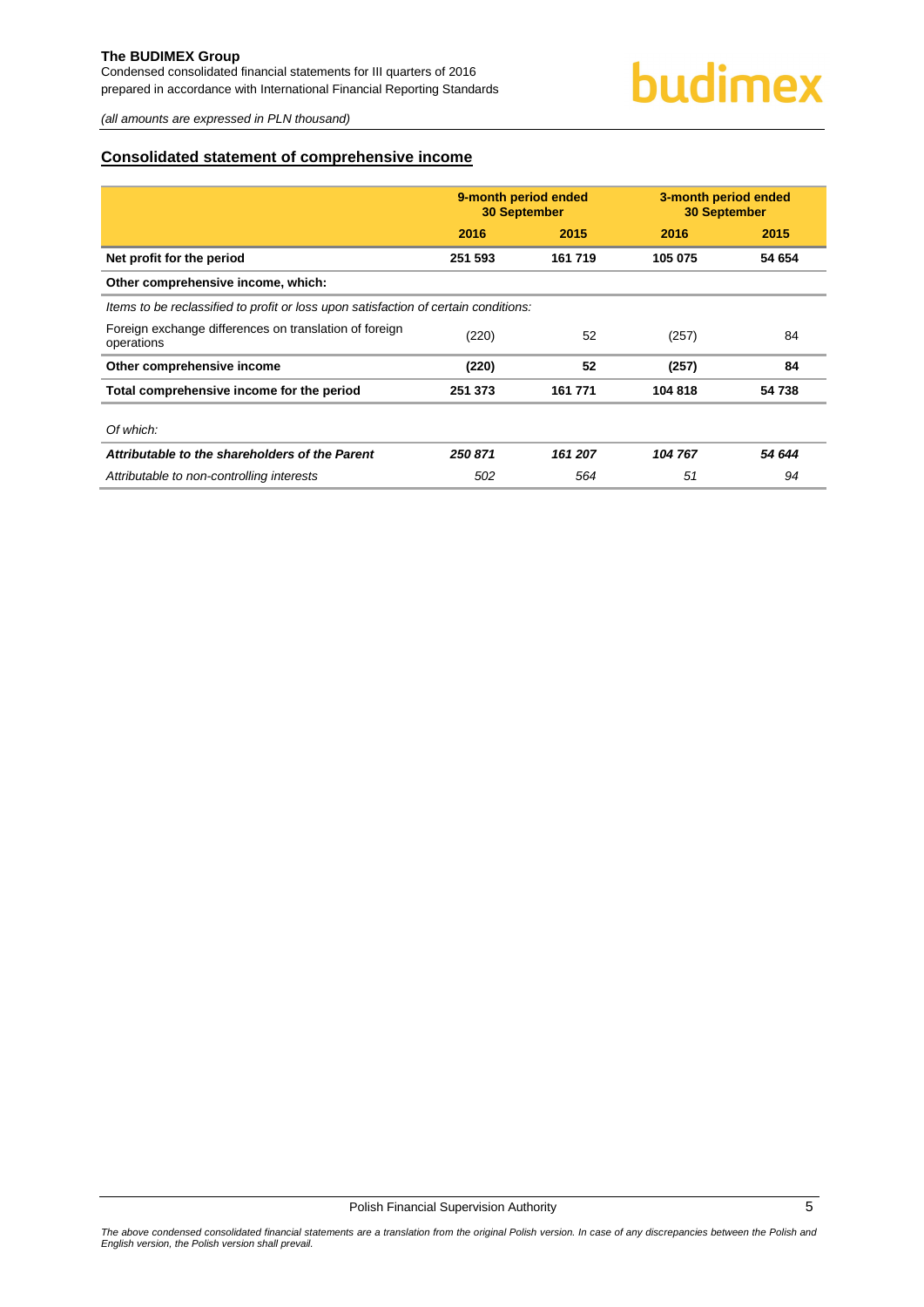Condensed consolidated financial statements for III quarters of 2016 prepared in accordance with International Financial Reporting Standards

# **Consolidated statement of changes in equity**

<span id="page-6-0"></span>

|                                              |                          |                          |                                | Equity attributable to the shareholders of the Parent |                                                                       |           |              |         | <b>Total equity</b> |
|----------------------------------------------|--------------------------|--------------------------|--------------------------------|-------------------------------------------------------|-----------------------------------------------------------------------|-----------|--------------|---------|---------------------|
|                                              |                          |                          | <b>Other reserves</b>          | Foreign                                               | <b>Retained</b>                                                       |           |              |         |                     |
|                                              | <b>Issued capital</b>    | <b>Share</b><br>premium  | <b>Share-based</b><br>payments | <b>Actuarial</b><br>gains/(losses)                    | exchange<br>differences on<br>translation of<br>foreign<br>operations | earnings  | <b>Total</b> |         |                     |
|                                              |                          |                          |                                |                                                       |                                                                       |           |              |         |                     |
| Balance as at 1 January 2016                 | 145 848                  | 87 163                   | 7 3 4 9                        | (2548)                                                | 5 4 2 5                                                               | 355 969   | 599 206      | 3918    | 603 124             |
| Profit for the period                        |                          |                          |                                |                                                       |                                                                       | 251 091   | 251 091      | 502     | 251 593             |
| Other comprehensive income                   |                          | $\blacksquare$           | $\overline{\phantom{a}}$       | $\blacksquare$                                        | (220)                                                                 |           | (220)        |         | (220)               |
| Total comprehensive income for<br>the period | $\overline{\phantom{a}}$ | $\overline{\phantom{a}}$ | $\sim$                         |                                                       | (220)                                                                 | 251 091   | 250 871      | 502     | 251 373             |
| <b>Dividends</b>                             |                          | $\overline{\phantom{a}}$ | $\overline{\phantom{a}}$       | $\blacksquare$                                        | $\overline{\phantom{0}}$                                              | (207 815) | (207 815)    |         | (207 815)           |
| Share-based payments                         |                          | $\blacksquare$           | (178)                          |                                                       |                                                                       | <b>-</b>  | (178)        |         | (178)               |
| <b>Balance as at 30 September 2016</b>       | 145 848                  | 87 163                   | 7 1 7 1                        | (2548)                                                | 5 2 0 5                                                               | 399 245   | 642 084      | 4 4 2 0 | 646 504             |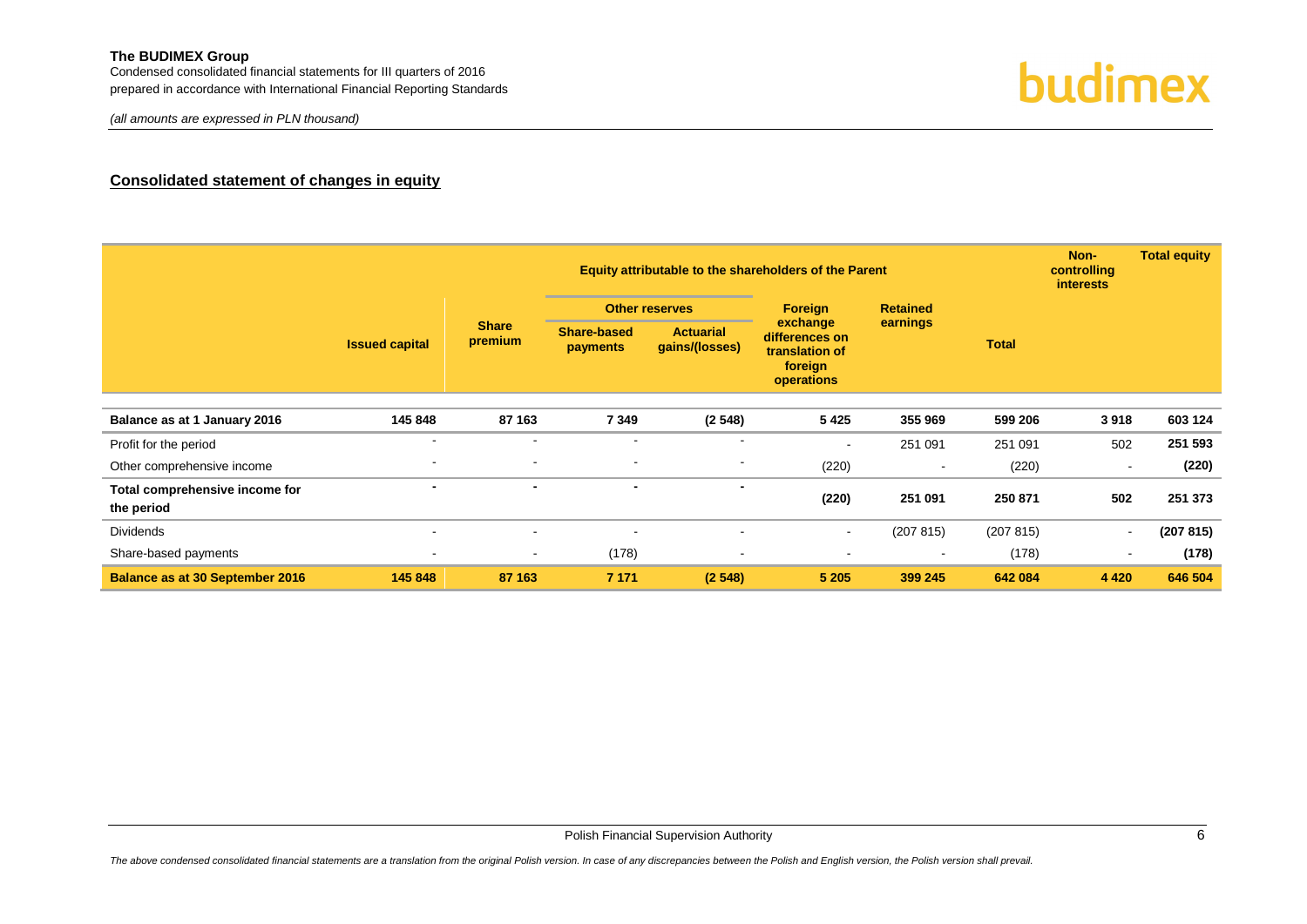Condensed consolidated financial statements for III quarters of 2016 prepared in accordance with International Financial Reporting Standards

*(all amounts are expressed in PLN thousand)*

#### **Consolidated statement of changes in equity (cont.)**

|                                              |                       |                         | Equity attributable to the shareholders of the Parent |                                    |                                                                       |                 |              | Non-<br>controlling<br><i>interests</i> | <b>Total</b><br>equity |
|----------------------------------------------|-----------------------|-------------------------|-------------------------------------------------------|------------------------------------|-----------------------------------------------------------------------|-----------------|--------------|-----------------------------------------|------------------------|
|                                              |                       |                         |                                                       | <b>Other reserves</b>              | <b>Foreign</b>                                                        | <b>Retained</b> |              |                                         |                        |
|                                              | <b>Issued capital</b> | <b>Share</b><br>premium | <b>Share-based</b><br>payments                        | <b>Actuarial</b><br>gains/(losses) | exchange<br>differences on<br>translation of<br>foreign<br>operations | earnings        | <b>Total</b> |                                         |                        |
| Balance as at 1 January 2015                 | 145 848               | 87 163                  | 6712                                                  | (1896)                             | 5 3 2 6                                                               | 276 112         | 519 265      | 3 2 4 4                                 | 522 509                |
| Profit for the period                        | $\sim$                | $\blacksquare$          | $\overline{\phantom{a}}$                              | $\overline{\phantom{a}}$           | $\blacksquare$                                                        | 161 155         | 161 155      | 564                                     | 161 719                |
| Other comprehensive income                   |                       | $\mathbf{r}$            | $\overline{\phantom{a}}$                              | $\blacksquare$                     | 52                                                                    |                 | 52           | $\sim$                                  | 52                     |
| Total comprehensive income for<br>the period |                       |                         | ٠                                                     |                                    | 52                                                                    | 161 155         | 161 207      | 564                                     | 161 771                |
| <b>Dividends</b>                             |                       |                         | $\blacksquare$                                        |                                    | $\blacksquare$                                                        | (155989)        | (155989)     | $\blacksquare$                          | (155989)               |
| Share-based payments                         |                       |                         | 467                                                   |                                    | $\blacksquare$                                                        |                 | 467          | $\blacksquare$                          | 467                    |
| Balance as at 30 September 2015              | 145 848               | 87 163                  | 7 1 7 9                                               | (1896)                             | 5 3 7 8                                                               | 281 278         | 524 950      | 3808                                    | 528 758                |
|                                              |                       |                         |                                                       |                                    |                                                                       |                 |              |                                         |                        |
| Profit for the period                        |                       | $\blacksquare$          | $\blacksquare$                                        |                                    | $\blacksquare$                                                        | 74 691          | 74 691       | 110                                     | 74 801                 |
| Other comprehensive income                   |                       | $\blacksquare$          | $\blacksquare$                                        | (652)                              | 47                                                                    |                 | (605)        | $\blacksquare$                          | (605)                  |
| Total comprehensive income for<br>the period |                       |                         | ٠                                                     | (652)                              | 47                                                                    | 74 691          | 74 086       | 110                                     | 74 196                 |
| Share-based payments                         | $\sim$                | $\blacksquare$          | 170                                                   | $\overline{\phantom{a}}$           | $\blacksquare$                                                        |                 | 170          | $\blacksquare$                          | 170                    |
| <b>Balance as at 31 December 2015</b>        | 145 848               | 87 163                  | 7 3 4 9                                               | (2548)                             | 5 4 2 5                                                               | 355 969         | 599 206      | 3918                                    | 603 124                |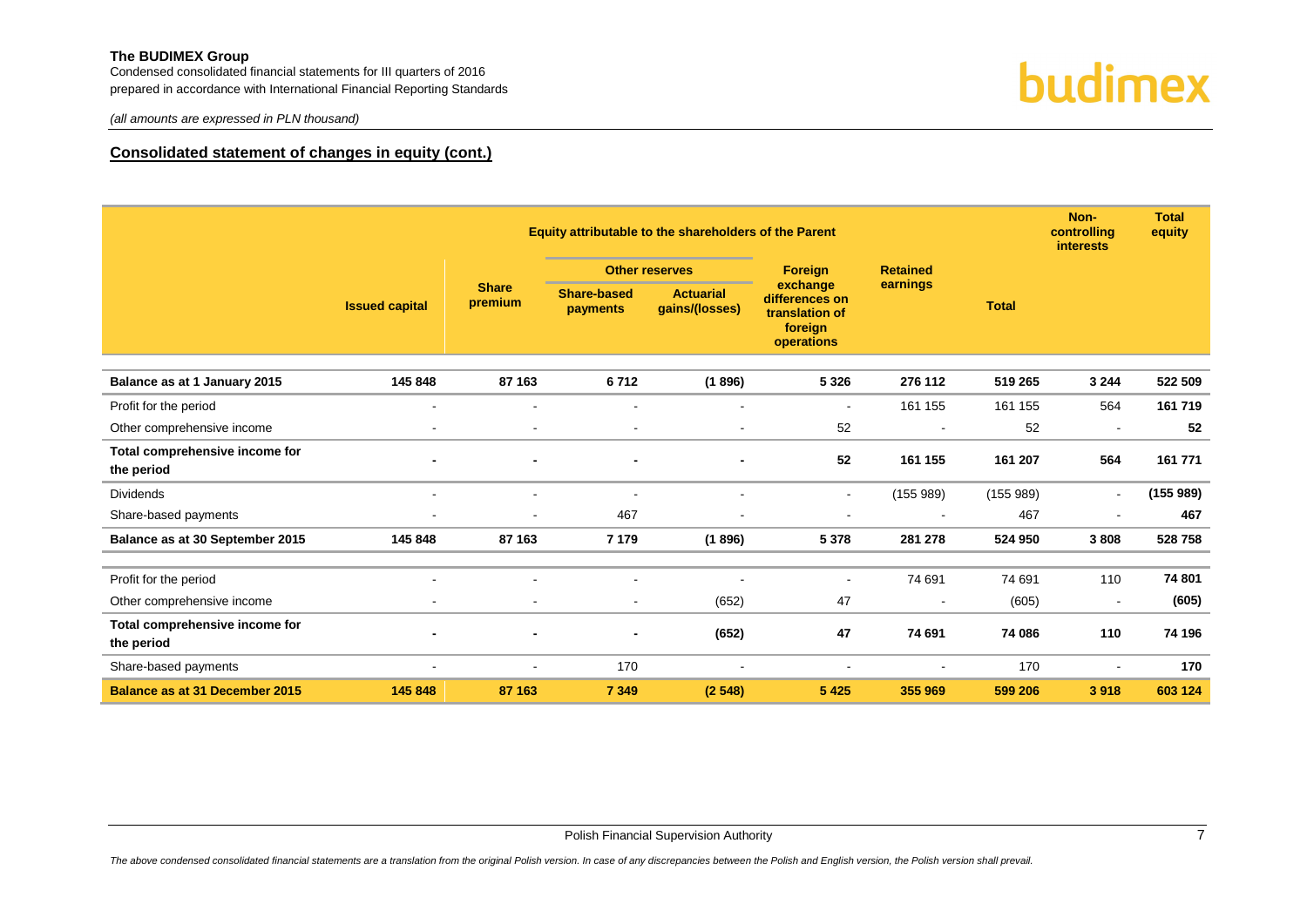# budimex

*(all amounts are expressed in PLN thousand)*

# <span id="page-8-0"></span>**Consolidated statement of cash flows**

|                                                                                                        | 9-month period ended 30 September |           |  |
|--------------------------------------------------------------------------------------------------------|-----------------------------------|-----------|--|
|                                                                                                        | 2016                              | 2015      |  |
| <b>CASH FLOW FROM OPRATING ACTIVITIES</b>                                                              |                                   |           |  |
| Net profit before tax                                                                                  | 313 498                           | 203 285   |  |
| <b>Adjustments for:</b>                                                                                |                                   |           |  |
| Depreciation/ amortisation                                                                             | 18855                             | 16748     |  |
| Share in net (profits)/losses of equity accounted subordinates                                         | 781                               | 2871      |  |
| Foreign exchange (gains)/ losses                                                                       | (109)                             | (304)     |  |
| Interest and shares in profits (dividends)                                                             | 1 1 0 9                           | 151       |  |
| (Profit)/ loss on investing activities                                                                 | 1849                              | (14191)   |  |
| Change in valuation of derivative financial instruments                                                | 466                               | (2178)    |  |
| Change in provisions and liabilities arising from retirement benefits and similar<br>obligations       | 66 693                            | 41 871    |  |
| Other adjustments                                                                                      | (107)                             | 460       |  |
| Operating profit before changes in working capital                                                     | 403 035                           | 248 713   |  |
| Change in receivables and retentions for construction contracts                                        | (215 220)                         | (183 212) |  |
| Change in inventories                                                                                  | (187 837)                         | (233933)  |  |
| Change in retentions for construction contracts and in liabilities, except for loans<br>and borrowings | 351 960                           | 325 239   |  |
| Change in deferred income                                                                              | 84 743                            | 341 025   |  |
| Change in amounts due and receivable under construction contracts                                      | (234661)                          | (86 470)  |  |
| Change in cash and cash equivalents of restricted use                                                  | 3 1 9 6                           | (178980)  |  |
| Cash flow from operating activities                                                                    | 205 216                           | 232 382   |  |
| Income tax paid                                                                                        | (100 469)                         | (66 506)  |  |
| <b>NET CASH FROM OPERATING ACTIVITIES</b>                                                              | 104 747                           | 165 876   |  |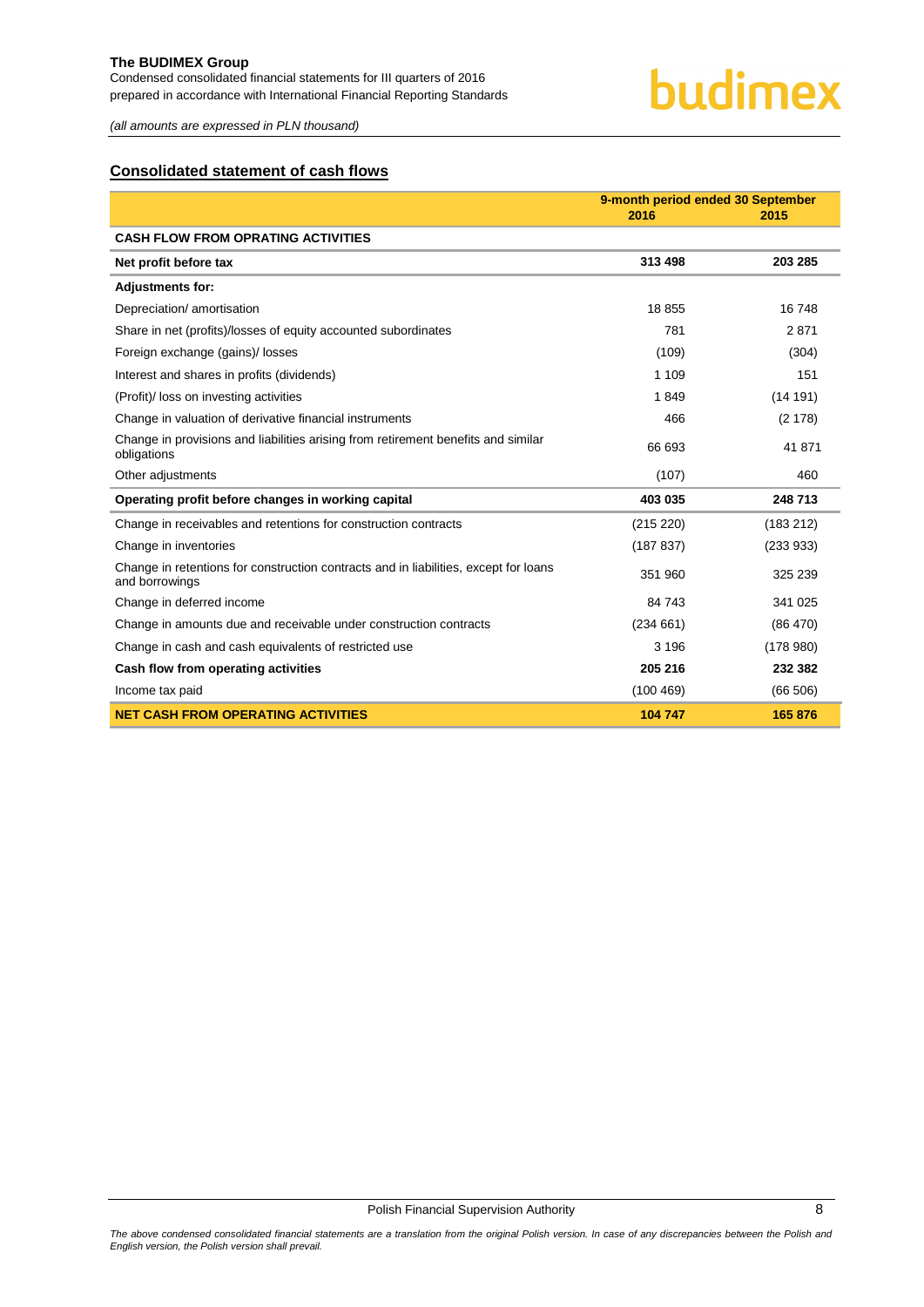# budimex

*(all amounts are expressed in PLN thousand)*

# **Consolidated statement of cash flows(cont.)**

|                                                                           | 9-month period ended 30 September<br>2016<br>2015 |           |
|---------------------------------------------------------------------------|---------------------------------------------------|-----------|
| <b>CASH FLOW FROM INVESTING ACTIVITIES</b>                                |                                                   |           |
| Proceeds from sale of intangible assets and property, plant and equipment | 432                                               | 1 3 2 5   |
| Proceeds from sale of assets held for sale                                |                                                   | 14 000    |
| Purchase of intangible assets and property, plant and equipment           | (25 182)                                          | (13749)   |
| Purchase of investment property                                           |                                                   | (38788)   |
| Purchase of shares in subsidiaries and associates                         | (150)                                             | (188)     |
| Loans granted                                                             | (6 860)                                           | (21 260)  |
| Interest received                                                         | 1879                                              | 324       |
| Dividends received                                                        | 7                                                 |           |
| <b>NET CASH USED IN INVESTING ACTIVITIES</b>                              | (29874)                                           | (58336)   |
|                                                                           |                                                   |           |
| <b>CASH FLOW FROM FINANCING ACTIVITIES</b>                                |                                                   |           |
| Repayment of loans and borrowings                                         | (675)                                             | (370)     |
| Dividends paid                                                            | (207 815)                                         | (155989)  |
| Payments of liabilities under finance lease                               | (8918)                                            | (9600)    |
| Interest paid                                                             | (1394)                                            | (1455)    |
| Other finance expenditure                                                 | (490)                                             | (465)     |
| <b>NET CASH USED IN FINANCING ACTIVITIES</b>                              | (219 292)                                         | (167 879) |
|                                                                           |                                                   |           |
| <b>NET CHANGE IN CASH AND CASH EQUIVALENTS</b>                            | (144419)                                          | (60339)   |
| Foreign exchange differences, net                                         | 212                                               | 257       |
| <b>CASH AND CASH EQUIVALENTS - OPENING BALANCE (note 3.4)</b>             | 2 184 077                                         | 1726 690  |
| <b>CASH AND CASH EQUIVALENTS - CLOSING BALANCE (note 3.4)</b>             | 2 039 870                                         | 1666608   |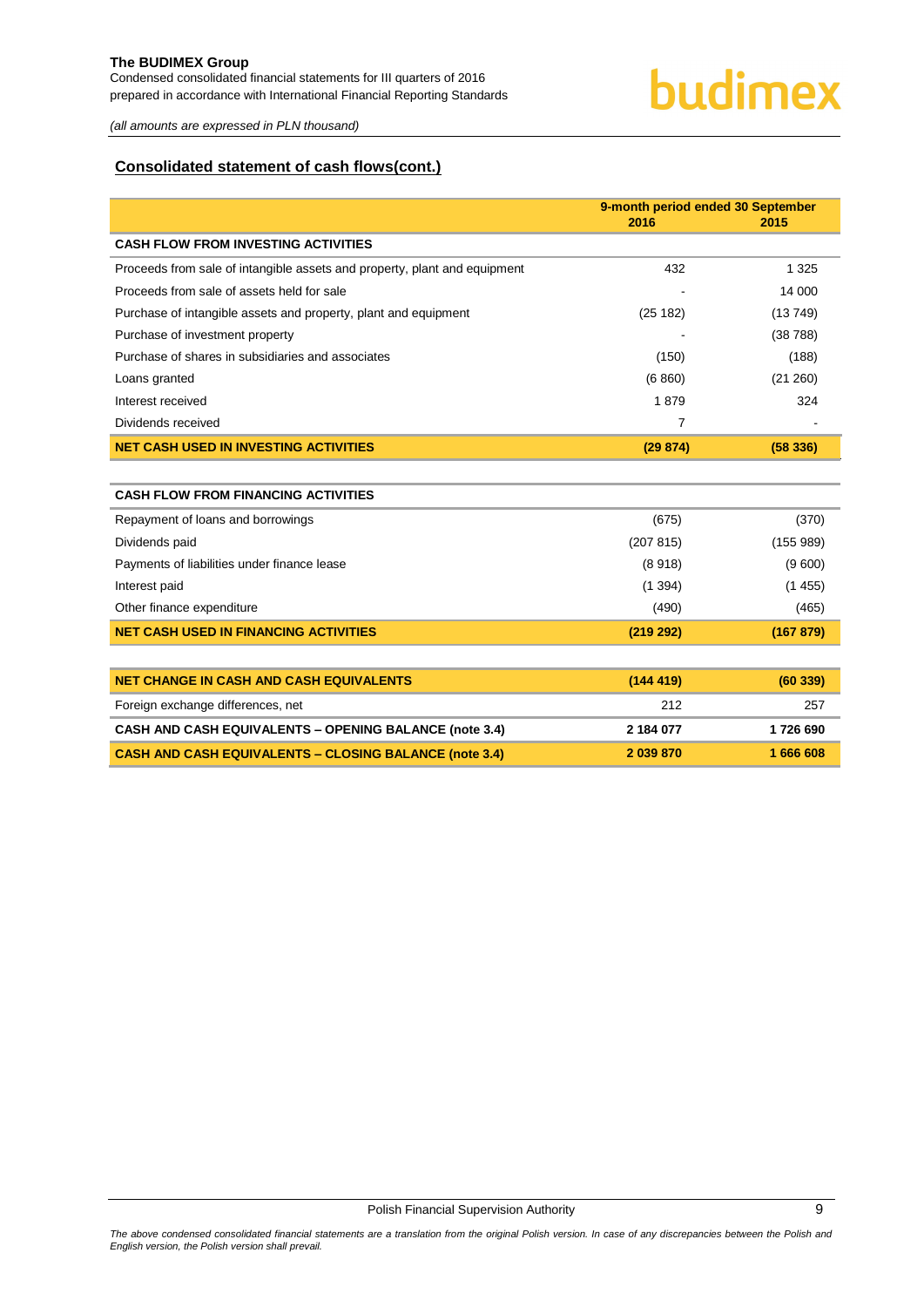#### <span id="page-10-1"></span><span id="page-10-0"></span>**1. Organization of the Budimex Group and changes in the Group structure**

#### **1.1. The Parent Company**

The parent company of the Budimex Group is Budimex SA (the "Parent Company"), which main area of business is building, rendering of management and advisory services for the Budimex Group companies.

The main areas of the business activities of the Group are construction-assembly services realized in the system of general execution at home and abroad, developer activities, property management, and limited scope trading, production and other business. Budimex SA serves in the Group as an advisory, management and financial centre. Realization of these three functions is to facilitate:

- efficient flow of information within Group structures,
- strengthening the efficiency of cash and financial management of individual Group companies,
- strengthening market position of the entire Group.

#### **1.2. Entities subject to consolidation**

<span id="page-10-2"></span>As at 30 September 2016, 31 December 2015 and 30 September 2015 the following subsidiaries were subject to consolidation:

|                                                       | <b>Registered</b>   | % in the share capital<br>as at               |         |         |  |
|-------------------------------------------------------|---------------------|-----------------------------------------------|---------|---------|--|
| <b>Company name</b>                                   | office              | 30 September 31 December 30 September<br>2016 | 2015    | 2015    |  |
| Mostostal Kraków SA                                   | Cracow / Poland     | 100.00%                                       | 100.00% | 100.00% |  |
| Budimex Bau GmbH                                      | Cologne/<br>Germany | 100.00%                                       | 100.00% | 100.00% |  |
| Budimex Nieruchomości Sp. z o.o.                      | Warsaw / Poland     | 100.00%                                       | 100.00% | 100.00% |  |
| Budimex Budownictwo Sp. z o.o.                        | Warsaw / Poland     | 100.00%                                       | 100.00% | 100.00% |  |
| SPV-BN 1 Sp. z o.o.                                   | Warsaw / Poland     | 100.00%                                       | 100.00% | 100.00% |  |
| Poznańskie Przedsiębiorstwo Inwestycyjne Sp. z o.o. * | Warsaw / Poland     |                                               | 100.00% | 100.00% |  |
| Budimex Kolejnictwo SA                                | Warsaw / Poland     | 100.00%                                       | 100.00% | 100.00% |  |
| Budimex Parking Wrocław Sp. z o.o.                    | Warsaw / Poland     | 100.00%                                       | 100.00% | 100.00% |  |
| Elektromontaż Poznań SA Group                         | Poznań / Poland     | 92.31%                                        | 92.31%  | 92.31%  |  |

\* the company merged with Budimex Nieruchomości Sp. z o.o. on 14 April 2016.

Stand-alone data of Budimex SA and other Group companies, which are partners in consortiums (treated as joint operations according to IFRS 11), includes their share in assets, liabilities, revenue and expenses of the following joint operations:

| <b>Consortium name</b>                         | share   |
|------------------------------------------------|---------|
| Budimex SA Budimex Budownictwo Sp. z o.o. s.c. | 100.00% |
| Budimex SA Energetyka 1 Sp.j.                  | 100.00% |
| Budimex SA Ferrovial Agroman SA s.c.           | 99.98%  |
| Budimex SA Sygnity SA Sp. j.                   | 67.00%  |
| Budimex SA Cadagua SA III s.c.                 | 60.00%  |
| Budimex SA Cadagua SA IV s.c.                  | 60.00%  |
| Budimex SA Ferrovial Agroman SA Sp. j.         | 50.00%  |
| Budimex SA Cadagua SA II s.c.                  | 50.00%  |
| Budimex SA Tecnicas Reunidas SA Turów s.c.     | 50.00%  |
| Budimex SA Energetyka 2 Sp.j.                  | 50.00%  |
| Budimex SA Energetyka 3 Sp.j.                  | 50.00%  |

#### Polish Financial Supervision Authority 10

The above condensed consolidated financial statements are a translation from the original Polish version. In case of any discrepancies between the Polish and *English version, the Polish version shall prevail.*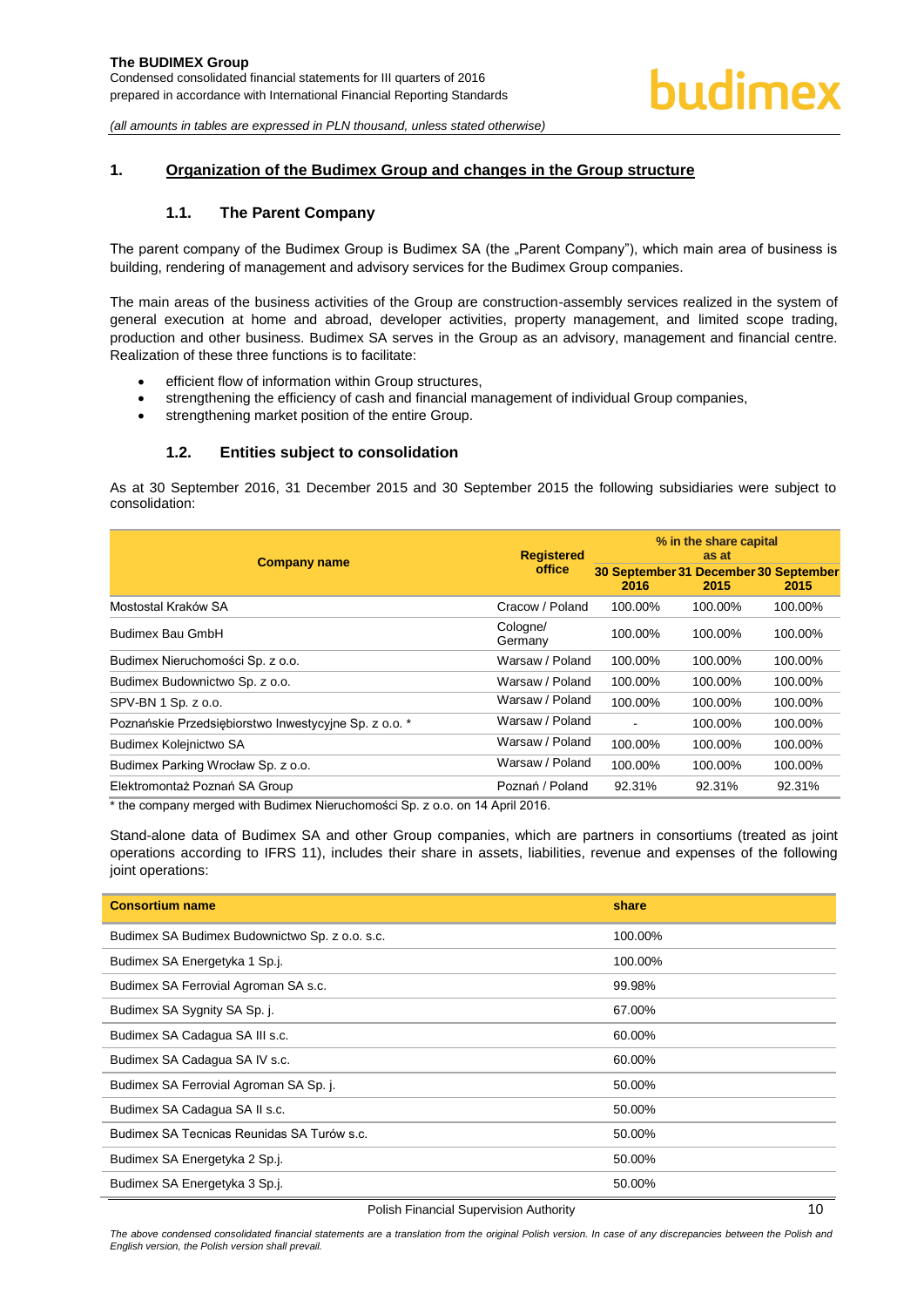# <span id="page-11-0"></span>**1.3. Description of the changes in the composition of the Group together with the indication of their consequences**

In the 9-month period ended 30 September 2016 three new companies were created: Budimex SA Cadagua SA III s.c., Budimex SA Cadagua SA IV s.c. and Budimex Inwestycje Grunwald SA. The financial data of the newly formed civil law partnerships was included in the standalone data of Budimex SA. Budimex Inwestycje Grunwald SA was not consolidated due to immateriality of its financial data.

Budimex SA Ferrovial Agroman (UK) Limited – Metro II Sp. j. was dissolved without liquidation and deleted from the National Court Register on 13 April 2016 due to lack of planned economic activity.

Budimex SA Cadagua SA s.c. was liquidated and deleted from relevant registers on 23 August 2016. The company did not start any economic activity since the moment of its creation.

The joint venture Tecpresa – Techniki Sprężania i Usługi Dodatkowe Sp. z o.o. in liquidation was liquidated in accordance with the decision of the General Meeting of Shareholders on 14 October 2016. The company finished its operating activity due to the realization of the project for which it had been formed. Currently, the company is being deleted from the National Court Register. The event did not influence the consolidated financial statements of the Budimex Group for three quarters of 2016.

In the period covered by this report, no significant activities were discontinued and nor were there plans to discontinue any significant activities in the future.

According to the information held by Budimex SA, the shareholding structure of Budimex SA as at report date was as

#### <span id="page-11-1"></span>**2. Shareholders of the Parent Company**

follows:

| <b>Shareholder</b>                                                                            | Type of<br>shares | Number of<br>shares | % of the share<br>capital | <b>Number of</b><br>votes | % of voting<br>rights at the<br><b>AGM</b> |
|-----------------------------------------------------------------------------------------------|-------------------|---------------------|---------------------------|---------------------------|--------------------------------------------|
| Valivala Holdings B.V. Amsterdam (the<br>Netherlands) - Ferrovial SA Group company<br>(Spain) | ordinary          | 15 078 159          | 59.06%                    | 15 078 159                | 59.06%                                     |
| Aviva OFE Aviva BZ WBK                                                                        | ordinary          | 1 720 000           | 6.74%                     | 1 720 000                 | 6.74%                                      |
| Other shareholders                                                                            | ordinary          | 8 7 31 9 39         | 34.20%                    | 8 7 31 9 39               | 34.20%                                     |
| <b>Total</b>                                                                                  |                   | 25 530 098          | 100.00%                   | 25 530 098                | 100.00%                                    |

The above presented data has not changed in comparison to the status presented in the interim financial statements

of the Group published on 30 August 2016.

#### <span id="page-11-3"></span><span id="page-11-2"></span>**3. Principles applied for the purpose of preparation of this report**

# **3.1. Accounting policies and basis of preparing the consolidated financial statements of the Budimex Group**

These condensed financial statements were prepared in accordance with IAS 34 "Interim Financial Reporting" and appropriate accounting standards applicable for preparation of the interim consolidated financial statements adopted by the European Union issued and effective when preparing the interim consolidated financial statements applying the same principles for the current and comparable period. Details of accounting policies adopted by the Group were described in the consolidated financial statements of the Group for the year ended 31 December 2015, published on 14 March 2016.

The consolidated financial statements were prepared on the assumption that the Parent Company and all entities included in the Budimex Group will be going concerns in the foreseeable future. In the reporting period and as at the date of preparation of these financial statements no circumstances have been noted that would indicate a threat to ability to continue as a going concern.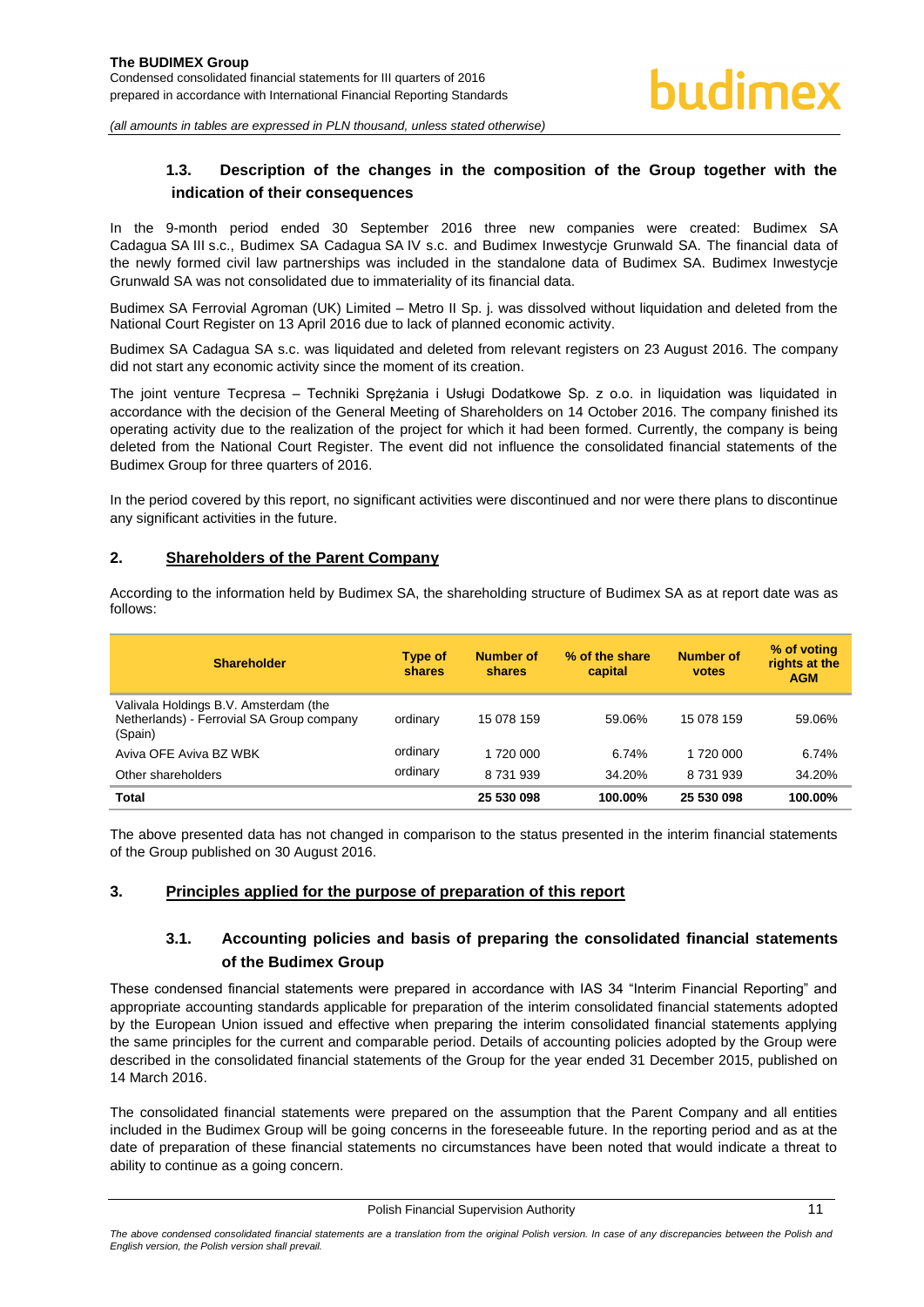#### *Amendments to standards effective in the current period*

The following amendments to the existing standards issued by the International Accounting Standards Board ("IASB") and adopted by the EU are effective for the current period:

- **Amendments to IFRS 11 "Joint Arrangements"** Accounting for Acquisitions of Interests in Joint Operations, endorsed in the EU on 24 November 2015 (effective for annual periods beginning on or after 1 January 2016),
- **Amendments to IAS 1 "Presentation of Financial Statements"** Disclosure Initiative, endorsed in the EU on 18 December 2015 (effective for annual periods beginning on or after 1 January 2016),
- **Amendments to IAS 16 "Property, plant and equipment" and IAS 41 "Agriculture" Bearer Plants,** endorsed in the EU on 23 November 2015 (effective for annual periods beginning on or after 1 January 2016),
- Amendments to IAS 16 . Property, plant and equipment" and IAS 38 . Intangible Assets" Clarification of Acceptable Methods of Depreciation and Amortization, endorsed in the EU on 2 December 2015 (effective for annual periods beginning on or after 1 January 2016),
- **Amendments to 19 "Employee Benefits"** Defined Benefit Plans: Employee Contributions, endorsed in the EU on 17 December 2014 (effective for annual periods beginning on or after 1 February 2015),
- Amendments to 27 "Separate Financial Statements" Equity Method in Separate Financial Statements, endorsed in the EU on 18 December 2015 (effective for annual periods beginning on or after 1 January 2016),
- **Annual Improvements to IFRSs (Cycle 2010-2012)** improvements to IFRS 2, IFRS 3, IFRS 8, IFRS 13, IAS 16, IAS 24 and IAS 38, mainly with a view to removing inconsistencies and ensuring wording clarification; endorsed in the EU on 17 December 2014 (effective for annual periods beginning on or after 1 February 2015),
- **"Annual Improvements to IFRSs (Cycle 2012-2014)"** improvements to IFRS 5, IFRS 7, IAS 19 and IAS 34, mainly with a view to removing inconsistencies and ensuring wording clarification, endorsed in the EU on 15 December 2015 (effective for annual periods beginning on or after 1 January 2016),
- Amendments to IFRS 10 "Consolidated Financial Statements", IFRS 12 "Disclosure of Interests in Other **Entities"** and IAS 28 "Investments in Associates and Joint Ventures" – Investment Entities: Applying the Consolidation Exception (effective for annual periods beginning on or after 1 January 2016).

The adoption of these amendments to the existing standards has not led to any changes in the Group's accounting policies.

#### *Standards and amendments to standards issued by IASB but not yet adopted by the EU*

At present, IFRS as adopted by the EU do not significantly differ from regulations adopted by the International Accounting Standards Board (IASB) except from the following standards and amendments to the existing standards, which were not endorsed for use as at the report date:

- **IFRS 9 . Financial Instruments**" (effective for annual periods beginning on or after 1 January 2018),
- **IFRS 14 "Regulatory Deferral Accounts"** (the EU has decided to suspend the endorsement process),
- **IFRS 15 . Revenue from Contracts with Customers" and Amendments to IFRS 15 Effective date of IFRS** 15 (effective for annual periods beginning on or after 1 January 2018),
- **IFRS 16** "Leases" (effective for annual periods beginning on or after 1 January 2019),
- **Amendments to IFRS 2 "Classification and Measurement of Share-based Payment Transactions"** (effective for annual periods beginning on or after 1 January 2018),
- **Amendments to IFRS 4 "Insurance Contracts"**  Applying IFRS 9 "Financial instruments" with IFRS 4 "Insurance contracts" (effective for annual periods beginning on or after 1 January 2018),
- **Amendments to IFRS 10 "Consolidated Financial Statements" and IAS 28 "Investments in Associates and Joint Ventures"** – Sale or Contribution of Assets Between an Investor and its Associate or Joint Venture (the EU has suspended the endorsement process for an indefinite period of time),
- Amendments to IAS 7 "Statement of Cash Flows" Disclosure Initiative (effective for annual periods beginning on or after 1 January 2017),
- Amendments to IAS 12 "Income Taxes" Recognition of Deferred Tax Assets for Unrealised Losses (effective for annual periods beginning on or after 1 January 2017),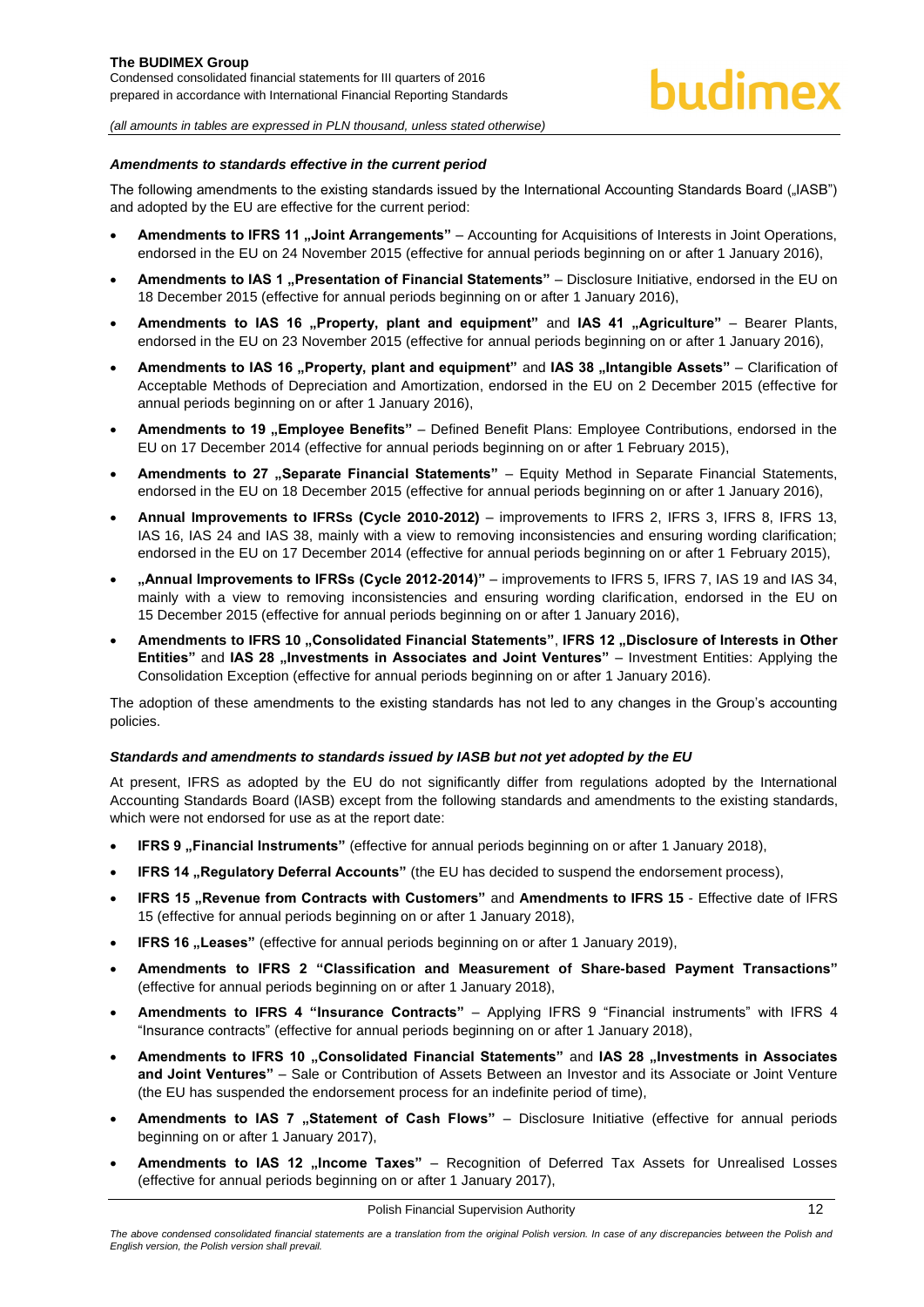**Clarifications to IFRS 15 "Revenue from Contracts with Customers"** (effective for annual periods beginning on or after 1 January 2018).

The Group estimates that the application of IFRS 16 "Leases" may, to some extent, increase both its non-current assets and its financial liabilities, which will influence some financial ratios. At the same time, positive impact on operating result and negative impact on the result from financing activities are expected. These changes are, however, to offset so that the implementation of IFRS 16 will not bear any material impact on Group's net result. The remaining standards and amendments or improvements would not have any material impact on the condensed consolidated financial statements, had these been used by the Group at the reporting date.

At the same time, hedge accounting regarding the portfolio of financial assets and liabilities, whose principles have not been adopted by the EU, is still unregulated. According to the Group's estimates, application of hedge accounting for the portfolio of financial assets or liabilities pursuant to IAS 39: "Financial Instruments: Recognition and Measurement", would not significantly impact the financial statements, if applied as at the reporting date.

#### **3.2. Changes in accounting principles and the method of preparation of financial statements**

<span id="page-13-0"></span>In the reporting period there were no changes in the accounting principles and the method of preparation of financial statements compared to those disclosed in the consolidated financial statements of the Budimex Group for the financial year 2015, published on 14 March 2016.

#### **3.3. Translation of selected financial data into euro**

<span id="page-13-1"></span>Selected financial data was translated into euro in accordance with the following rules:

- individual asset and liability items using the average exchange rate prevailing as at 30 September 2016 4.3120 PLN/EUR,
- individual profit and loss account and statement of cash flow items for the period of 9 months of 2016 using the exchange rate being an arithmetic average of average exchange rates established by the National Bank of Poland for the last day of each ended month for the period from 1 January 2016 to 30 September 2016 – 4.3688 PLN/EUR,
- individual asset and liability items of comparative financial data for the year 2015 using the average exchange rate prevailing as at 31 December 2015 – 4.2615 PLN/EUR,
- individual profit and loss account and statement of cash flow items of comparative financial data for the period of 9 months of 2015 - using the exchange rate being an arithmetic average of average exchange rates established by the National Bank of Poland for the last day of each ended month for the period from 1 January 2015 to 30 September 2015 – 4.1585 PLN/EUR.

#### **3.4. Cash recognised in the cash flow statement**

<span id="page-13-2"></span>The Group recognizes cash of restricted use (including mainly cash of the consortia in the portion attributable to other consortium members, cash representing security for bank guarantees and funds kept in escrow by developer companies, provided their maturity does not exceed 3 months) in the statement of financial position under cash and cash equivalents. For the purpose of the statement of cash flow – the balance of cash at the beginning and at the end of the reporting period is reduced by cash of restricted use, and its change in the statement of financial position is recognized under cash flow from operating activities.

|                                                        | <b>30 September</b><br>2016 | 31 December<br>2015 | 30 September<br>2015 |
|--------------------------------------------------------|-----------------------------|---------------------|----------------------|
| Cash recognised in the statement of financial position | 2 2 6 5 7 2 3               | 2 413 126           | 1950550              |
| Cash and cash equivalents of restricted use            | (225 853)                   | (229049)            | (283942)             |
| Cash recognised in the statement of cash flow          | 2 039 870                   | 2 184 077           | 806 666 1            |

The above condensed consolidated financial statements are a translation from the original Polish version. In case of any discrepancies between the Polish and *English version, the Polish version shall prevail.*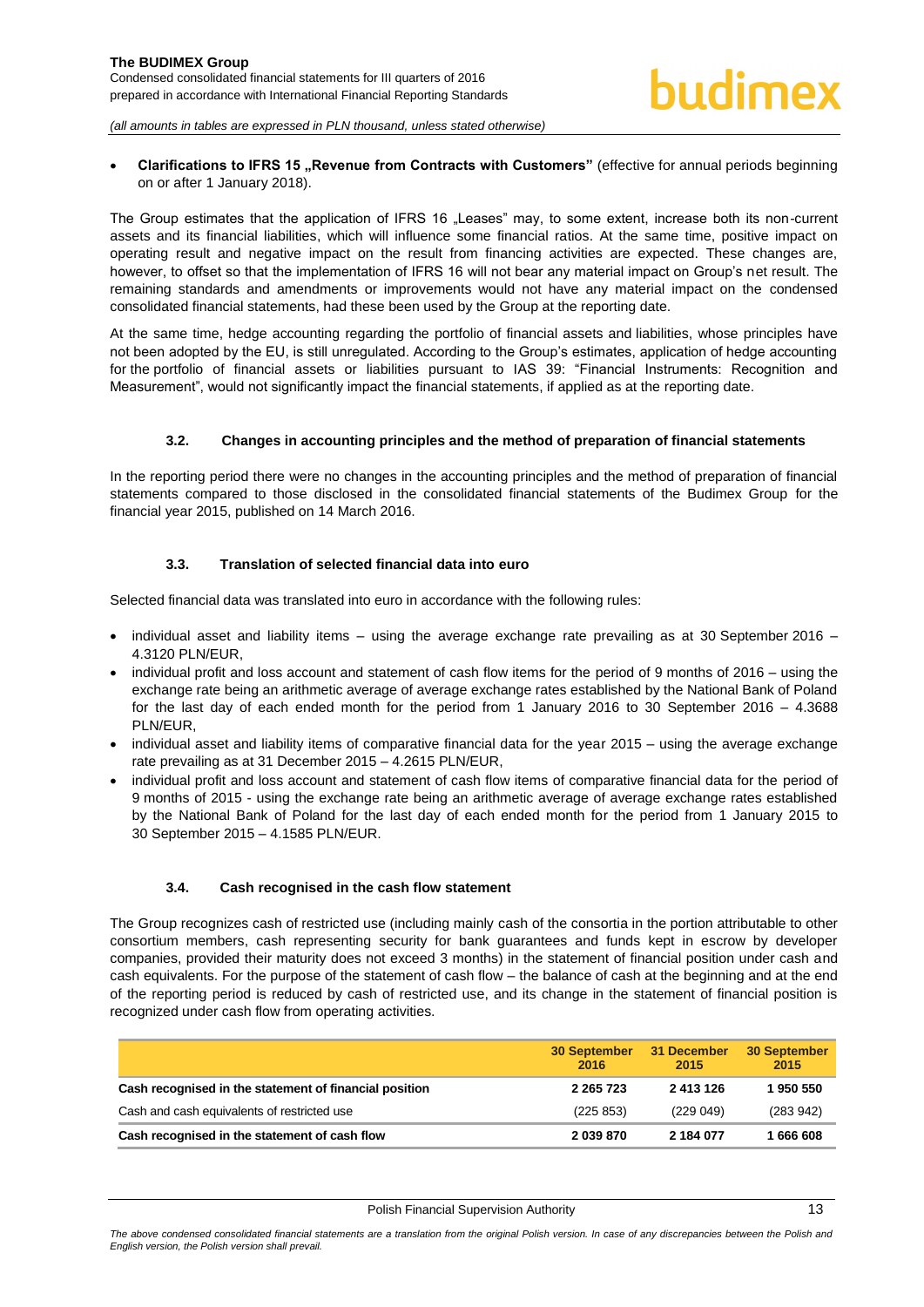# <span id="page-14-0"></span>**4. Descriptions of factors and events which had a material effect on the financial result of the Budimex Group for the three quarters of 2016**

Sale of construction-assembly services in Poland is characterized by seasonality mainly connected with atmosphere conditions and the highest revenues are usually achieved in the second and third quarter, while the lowest – in the first quarter.

In the 9-month period ended 30 September 2016, the Budimex Group earned sales revenue of PLN 4 119 008 thousand which means a 10.04% increase on the corresponding period of 2015. The Budimex Group's sales revenue in the third quarter amounted to PLN 1 689 308 thousand and was higher by PLN 701 654 thousand (71.04%) compared to the sales revenue earned in the first quarter of 2016 and higher by PLN 247 262 thousand (17.15%) compared to the sales revenue earned in the second quarter of 2016. Compared to the corresponding quarter of the previous year the sales revenue in the third quarter of the current year was higher by PLN 214 508 thousand (14.54%).

In the period of three quarters of 2016 construction-assembly production in Poland expressed in current prices decreased by 15,4% compared to the corresponding period of the prior year (a decrease by 14.9% in fixed prices), while sales of the construction segment of the Budimex Group on the home market were up by 10.86% on the corresponding periods.

Gross profit on sales in the 9-month period ended 30 September 2016 was PLN 495 416 thousand, while in the corresponding period of the prior year was PLN 358 876 thousand. The gross sales profitability ratio was therefore 12.03% for three quarters of 2016, while in the corresponding period of the prior year was 9.59%. The gross sales profitability ratio in the third quarter of 2016 amounted to 11.55%, while in the corresponding period of the prior year was 9.82%.

In the 9-month period ended 30 September 2016 gross profit on sales in the construction segment amounted to PLN 440 691 thousand and was higher by PLN 123 670 thousand compared to the corresponding period of the prior year and gross sales profitability ratio of construction segment for the 9-month period ended 30 September 2016 was 10.95% (8.71% in the corresponding period of 2015). In turn, gross profit on sales in the developer segment in the 9 month period ended 30 September 2016 was PLN 51 517 thousand, while in the corresponding period of the prior year it amounted to PLN 40 181 thousand. Gross sales profitability ratio of the developer segment decreased from 24.80% in the 9-month period ended 30 September 2015 to 24.65% in the corresponding period of the current year.

In accordance with the accounting policies adopted, when budgeted contract costs exceed the entire expected contract revenue, Group companies create provisions for expected contract losses and recognize them under "Amounts due and payable to customers under construction contracts". As at 30 September 2016, the balance of the provision for contract losses amounted to PLN 536 697 thousand. In the 9-month period ended 30 September 2016, the balance of provision for contract losses decreased by PLN 92 992 thousand. In the third quarter the balance of provision for contract losses decreased by PLN 33 028 thousand.

The Budimex Group companies are required to issue a warranty for the construction services rendered. As at 30 September 2016 the provision for warranty amounted to PLN 283 330 thousand. In the 9-month period ended 30 September 2016 the balance of the provision for warranty increased by PLN 57 427 thousand, while in the third quarter it increased by PLN 44 558 thousand.

Selling expenses increased in the 9-month period ended 30 September 2016 by PLN 2 275 thousand compared to the corresponding period of the prior year, while administrative expenses were PLN 14 385 thousand higher than expenses incurred in the corresponding period of 2015. The share of selling and administrative expenses in total sales increased from 4.13% for the period of 9 months of 2015 up to 4.16% for the period of 9 months of 2016.

Other operating income for the 9-month period ended 30 September 2016 was PLN 32 918 thousand (PLN 32 612 thousand for the three quarters of 2015) and comprised: income from compensations and contractual penalties received in the amount of PLN 17 388 thousand (of which PLN 3 239 thousand in the third quarter), income from reversal of provisions for claims amounted to PLN 6 189 thousand (of which PLN 679 thousand in the third quarter), income from reversal of provisions for lawsuits in the amount of PLN 2 766 thousand (of which PLN 155 thousand in the third quarter) and income from the reversal of the impairment write-downs against receivables in the amount of PLN 3 961 thousand (of which PLN 1 582 thousand in the third quarter). Income from reversal of the impairment

Polish Financial Supervision Authority **14** and the state of the state of the state of the state of the state of the state of the state of the state of the state of the state of the state of the state of the state of the s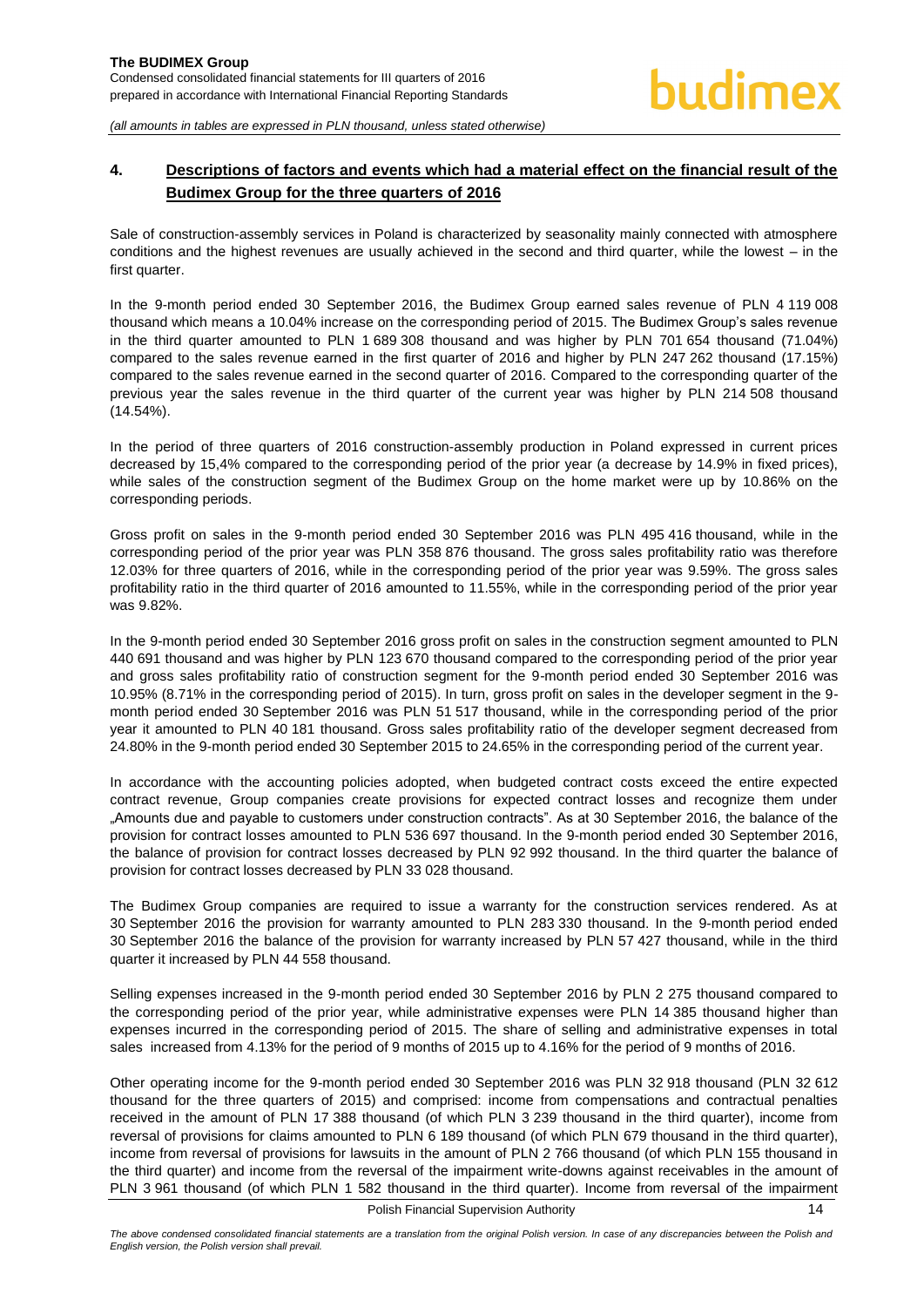# hudimex

#### *(all amounts in tables are expressed in PLN thousand, unless stated otherwise)*

write-downs against inventories amounted to PLN 975 thousand (of which PLN 82 thousand in the third quarter). Additionally, in the period of three quarters of 2016 Group companies disposed of tangible fixed assets and earned profit on sale of PLN 319 thousand (of which minus PLN 15 thousand in the third quarter). The net book value of the tangible fixed assets sold in the period of three quarters of 2016 was PLN 18 thousand (PLN 18 thousand in the third quarter).

Other operating expenses for the 9-month period ended 30 September 2016 amounted to PLN 47 933 thousand (PLN 37 830 thousand for the corresponding period of the prior year), of which PLN 17 655 thousand related to the costs of created provisions for compensations and contractual penalties (of which PLN 6 855 thousand in the third quarter) and PLN 10 682 thousand – the value of compensations and contractual penalties paid (of which PLN 4 965 thousand in the third quarter). The created impairment write-downs against receivables was PLN 11 935 thousand (of which minus PLN 636 thousand in the third quarter) and the impairment write-down against fixed assets was PLN 1 677 thousand (cost created entirely in the third quarter). The loss on valuation and realization of FX forward and FX option derivative instrument contracts (made with a view to limiting the FX risk on foreign currency construction contracts) amounted to PLN 2 570 thousand (of which the gain in the amount of PLN 942 thousand in the third quarter).

The reported operating profit of the Group in the period of three quarters of 2016 was PLN 309 023 thousand, while in the period of three quarters of 2015 it was PLN 198 940 thousand (an increase by 55.33%). The operating profit for the third quarter of 2016 represented 7.74% of sales revenue value, while for the corresponding period of the prior year it constituted 4.76% of sales revenue.

In the 9-month period ended 30 September 2016 the Group generated profit on financing activities in the amount of PLN 5 256 thousand, while in the same period of the prior year it reported a profit in the amount of PLN 7 216 thousand. Finance income for three quarters of 2016 represented interest of PLN 29 336 thousand (of which PLN 7 971 thousand gained in the third quarter only), a gain on valuation of interest rate swap derivative instrument contracts (made with a view to limiting the interest risk) in the amount of PLN 11 thousand (of which PLN 131 thousand in the third quarter), reversal of discounting of long-term receivables in the amount of PLN 267 thousand (of which PLN 17 thousand in the third quarter) and valuation of concession receivables amounting to PLN 2 178 thousand (of which PLN 728 thousand in the third quarter).

Finance costs in three quarters of 2016 represented, among others, interest costs of PLN 2 452 thousand (of which PLN 821 thousand of interest costs was incurred in the third quarter only), bank commissions on guarantees and loans of PLN 18 033 thousand paid by Group companies (of which commissions for the third quarter only amounted to PLN 6 037 thousand), costs from discounting of long-term retention receivables and liabilities of PLN 5 394 thousand (of which PLN 1 015 thousand were incurred in the third quarter only) and losses incurred on realization of interest rate swap derivative instrument contracts in the amount of PLN 490 thousand (of which PLN 164 thousand in the third quarter).

All valued derivative instrument contracts (presented both in the operating and financing activity) were classified as level 2 in the fair value hierarchy. During the 9 months ended 30 September 2016, there was no transfer between Level 1 and Level 2 of fair value measurements, and no transfer into and out of Level 3 of fair value measurement.

In the 9-month period ended 30 September 2016, the Group reported a gross profit of PLN 313 498 thousand, while in the corresponding period of the prior year – a gross profit of PLN 203 285 thousand (an increase by 54.22%).

Income tax for the 9-month period ended 30 September 2016 was PLN 61 905 thousand (PLN 41 566 thousand for the 9 months of 2015), of which:

- current tax was PLN 100 272 thousand,
- deferred tax was PLN (38 367) thousand.

As at 30 September 2016, the Group recognized a deferred tax asset in the amount of PLN 479 285 thousand, while as at 31 December 2015 – PLN 440 922 thousand. The reported statement of financial position items of deferred tax asset result mainly from a special method of settlement of construction contracts, under which the moment of recognition of costs as incurred and revenue as realized are different from the tax and accounting perspectives.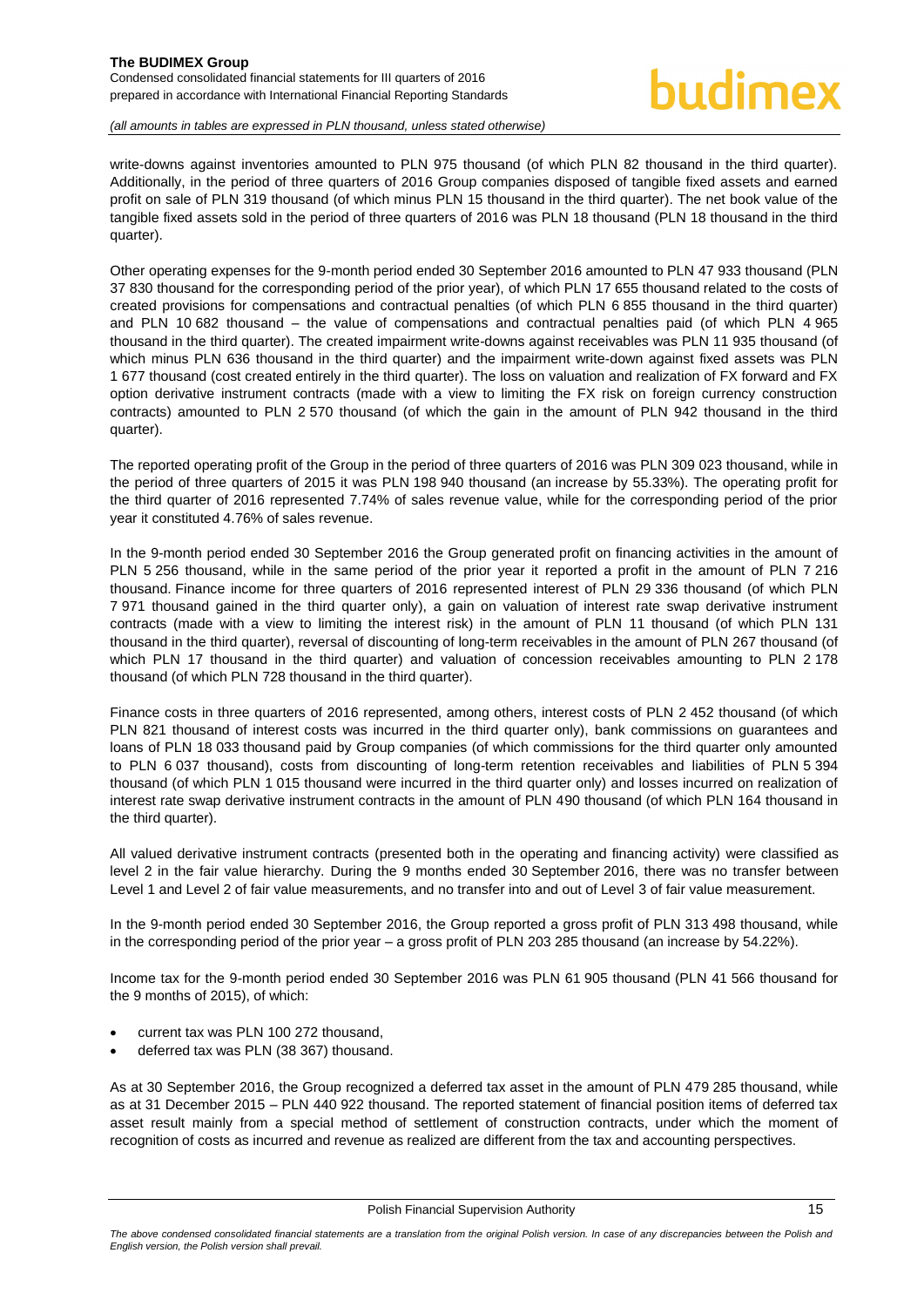

The net profit attributable to the shareholders of the Budimex Group for three quarters of 2016 was PLN 251 091 thousand, while the net profit attributable to the shareholders of the Budimex Group for the corresponding period of 2015 was PLN 161 155 thousand (an increase by 55.81%).

The net profit attributable to non-controlling interest for three quarters of 2016 amounted to PLN 502 thousand, while the net profit attributable to non-controlling interest for the third quarter only amounted to PLN 51 thousand. In the corresponding periods of 2015, the net profit attributable to non-controlling interest was equal to PLN 564 thousand and PLN 94 thousand, respectively.

In the 9-month period ended 30 September 2016, the Group purchased and started to lease property, plant and equipment, investment property and intangible assets with a total value of PLN 43 871 thousand (in the third quarter of 2016 – PLN 17 236 thousand), of which plant and machinery accounted for PLN 23 896 thousand (in the third quarter of 2016 – PLN 6 337 thousand).

# <span id="page-16-0"></span>**5. Operating segments**

For the management purposes the Group has been divided into segments based on the products and services offered. The Group operates in the following two operating segments:

- construction business
- developer and property management business.

Construction business covers rendering of widely understood construction-assembly services at home and abroad and is realized by the following Group companies:

- Budimex SA
- Mostostal Kraków SA
- Budimex Bau GmbH
- Budimex Budownictwo Sp. z o.o.
- Budimex Kolejnictwo SA

Developer and property management segment covers preparation of land for investment projects, realization of investment projects in the field of housing construction industry, flat disposal and rental and servicing property on own account. The following Group entities were included in this segment:

- Budimex Nieruchomości Sp. z o.o.
- SPV-BN 1 Sp. z o.o.
- Poznańskie Przedsiębiorstwo Inwestycyjne Sp. z o.o. (until the merger with Budimex Nieruchomości on 14 April 2016),
- Przedsiębiorstwo Budownictwa Mieszkaniowego Nadolnik Sp. z o.o. (until the merger with Budimex Nieruchomości on 27 May 2015),
- Budimex SA in a part relating to developer business, as a result of merger with Budimex Inwestycje Sp. z o.o. on 13 August 2009

Segment performance is evaluated based on sales revenue, gross profit (loss) on sales, operating profit (loss) and net profit (loss) for the period.

Other business conducted does not meet the requirements of reportable segment. Included in other business are entities that mainly conduct production, service, trading activities or public-private partnerships.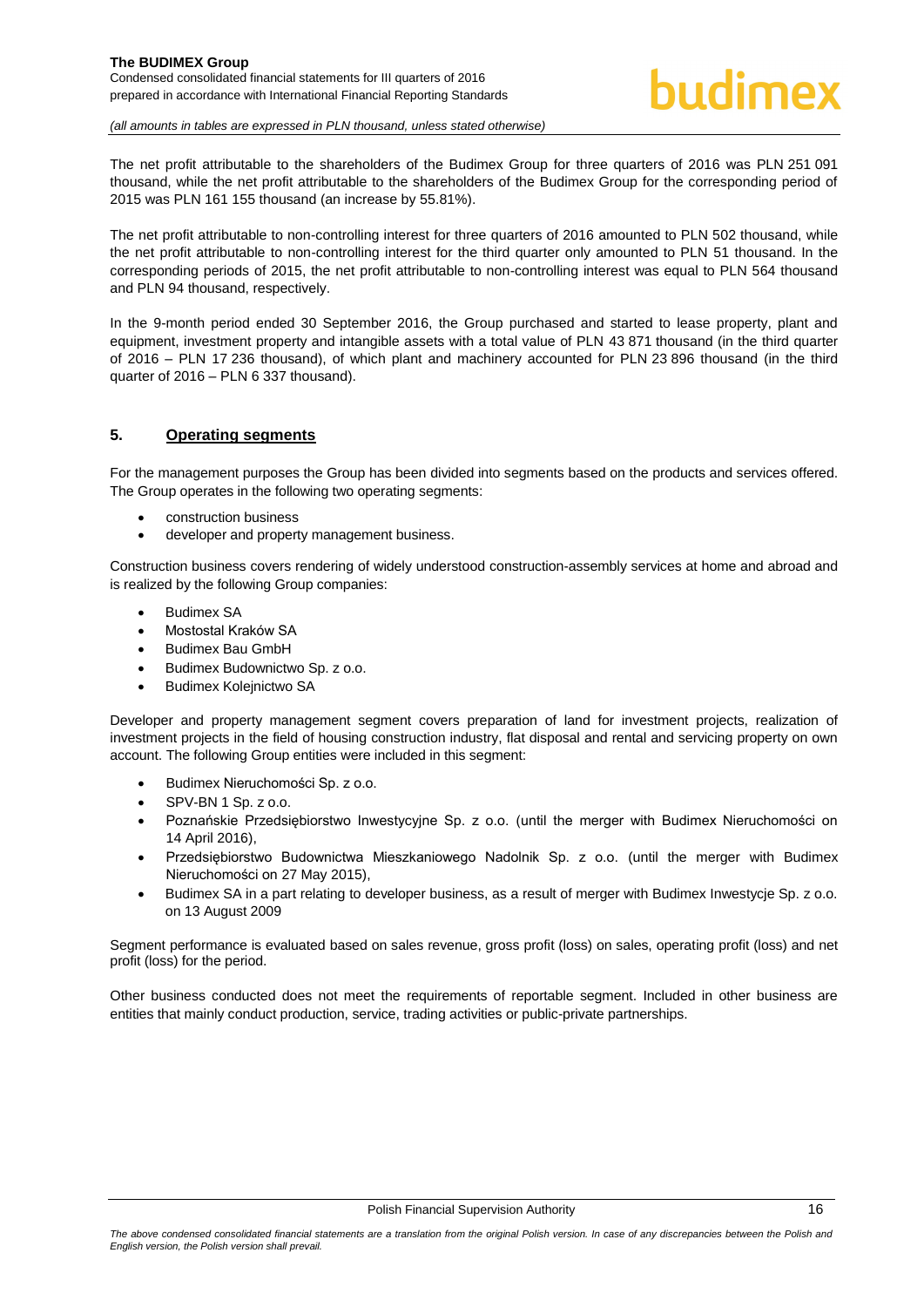#### The results of segments for the 9-month period of 2016 are presented in the table below:

| <b>Segment name</b>                                                  | <b>Construction</b><br><b>business</b> | <b>Property</b><br>management<br>and developer<br><b>business</b> | <b>Other business</b> | <b>Consolidation</b><br>adjustments | <b>Consolidated</b><br>value |
|----------------------------------------------------------------------|----------------------------------------|-------------------------------------------------------------------|-----------------------|-------------------------------------|------------------------------|
| <b>External sales</b>                                                | 3792521                                | 208 197                                                           | 118 290               |                                     | 4 119 008                    |
| Inter-segment sales                                                  | 233 719                                | 805                                                               | 6 2 6 0               | (240 784)                           |                              |
| Total sales of finished goods, goods<br>for resale and raw materials | 4 026 240                              | 209 002                                                           | 124 550               | (240 784)                           | 4 119 008                    |
| Gross profit on sales                                                | 440 691                                | 51 517                                                            | 16 884                | (13676)                             | 495 416                      |
| Selling expenses                                                     | (8098)                                 | (11 200)                                                          | (3642)                | 42                                  | (22898)                      |
| Administrative expenses                                              | (137992)                               | (12488)                                                           | (4086)                | 6 0 8 6                             | (148 480)                    |
| Other operating income/(expenses), net                               | (15 800)                               | 78                                                                | 707                   |                                     | (15015)                      |
| <b>Operating profit</b>                                              | 278 801                                | 27 907                                                            | 9863                  | (7548)                              | 309 023                      |
| Finance income, net                                                  | 1486                                   | 3 3 3 8                                                           | 432                   |                                     | 5 256                        |
| Shares in net (losses) of equity<br>accounted subordinates           | (6)                                    |                                                                   | (775)                 |                                     | (781)                        |
| Income tax                                                           | (55 565)                               | (5962)                                                            | (1810)                | 1 4 3 2                             | (61905)                      |
| Net profit for the period                                            | 224 716                                | 25 283                                                            | 7710                  | (6116)                              | 251 593                      |

The results of segments for the 9-month period of 2015 are presented in the table below:

| <b>Segment name</b>                                                  | <b>Construction</b><br><b>business</b> | <b>Property</b><br>management<br>and developer<br><b>business</b> | <b>Other business</b> | <b>Consolidation</b><br>adjustments | <b>Consolidated</b><br>value |
|----------------------------------------------------------------------|----------------------------------------|-------------------------------------------------------------------|-----------------------|-------------------------------------|------------------------------|
| External sales                                                       | 3 460 162                              | 161 091                                                           | 121 787               |                                     | 3743040                      |
| Inter-segment sales                                                  | 179 218                                | 903                                                               | 7 3 7 6               | (187 497)                           |                              |
| Total sales of finished goods, goods<br>for resale and raw materials | 3639380                                | 161 994                                                           | 129 163               | (187 497)                           | 3743040                      |
| Gross profit on sales                                                | 317021                                 | 40 181                                                            | 16 467                | (14793)                             | 358 876                      |
| Selling expenses                                                     | (7683)                                 | (9864)                                                            | (3 112)               | 36                                  | (20623)                      |
| Administrative expenses                                              | (125070)                               | (9767)                                                            | (3733)                | 4 4 7 5                             | (134 095)                    |
| Other operating income/(expenses), net                               | (14621)                                | 11 963                                                            | (2560)                |                                     | (5218)                       |
| <b>Operating profit</b>                                              | 169 647                                | 32 513                                                            | 7062                  | (10282)                             | 198 940                      |
| Finance income, net                                                  | 1978                                   | 3810                                                              | 1428                  |                                     | 7 2 1 6                      |
| Shares in net (losses) of equity<br>accounted subordinates           | (6)                                    |                                                                   | (2865)                |                                     | (2871)                       |
| Income tax                                                           | (36 408)                               | (6978)                                                            | (131)                 | 1951                                | (41566)                      |
| Net profit for the period                                            | 135 211                                | 29 345                                                            | 5494                  | (8331)                              | 161719                       |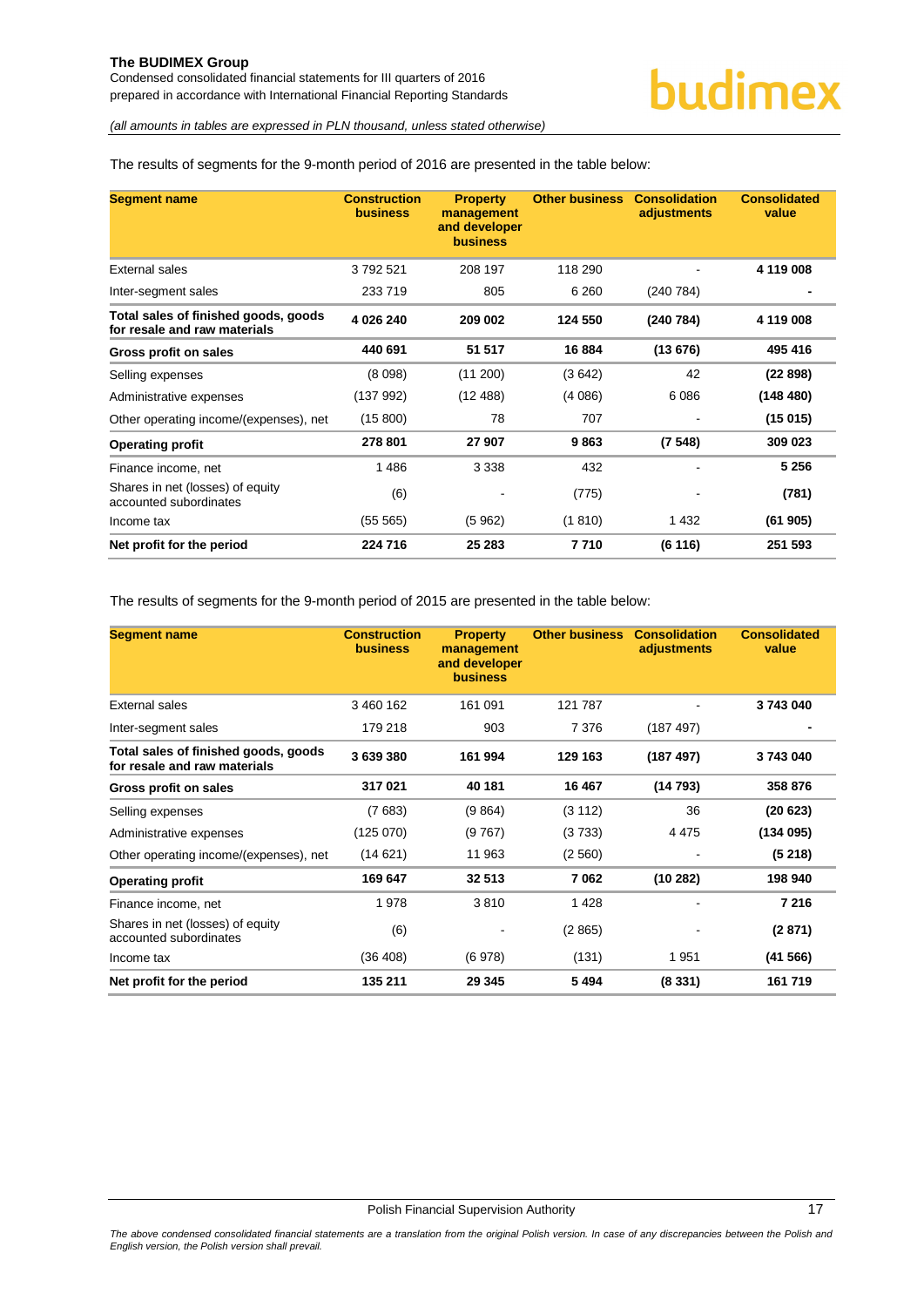#### <span id="page-18-0"></span>**6. Related party transactions**

Transactions with related parties made in the 9-month periods ended 30 September 2016 and 30 September 2015 and unsettled balances of receivables and liabilities as at 30 September 2016 and 31 December 2015 are presented in the tables below:

|                                                             |                                    | <b>Receivables</b> | <b>Liabilities</b>                 |         |  |
|-------------------------------------------------------------|------------------------------------|--------------------|------------------------------------|---------|--|
|                                                             | 30 September 2016 31 December 2015 |                    | 30 September 2016 31 December 2015 |         |  |
| Parent Company and related parties<br>(the Ferrovial Group) | 20 335                             | 22 111             | 98 288                             | 100 925 |  |
| Jointly-controlled entities                                 | 839                                | 1 3 2 1            | 668                                | 882     |  |
| Associates                                                  | 139                                | 212                | 815                                | 1 2 3 6 |  |
| Other related entities - non-consolidated<br>subsidiaries*  | 3                                  | 20                 | 702                                | 746     |  |
| Other related entities - other*                             | 8                                  | 3                  |                                    |         |  |
| Other related entities - through key<br>personnel*          |                                    |                    | ۰                                  |         |  |
| Total settlements with related parties                      | 21 3 24                            | 23 667             | 100 473                            | 103789  |  |

|                                                                                            |                                    | Loans granted / acquired debt securities | Loans taken out / issued debt securities |      |  |
|--------------------------------------------------------------------------------------------|------------------------------------|------------------------------------------|------------------------------------------|------|--|
|                                                                                            | 30 September 2016 31 December 2015 |                                          | 30 September 2016 31 December 2015       |      |  |
| Parent Company and related parties<br>(the Ferrovial Group)<br>Jointly-controlled entities |                                    |                                          | 8917                                     | 8760 |  |
| Associates                                                                                 | 6860                               | 1 549                                    |                                          |      |  |
| Other related entities - non-consolidated<br>subsidiaries*                                 |                                    |                                          |                                          |      |  |
| Other related entities - other*                                                            |                                    |                                          |                                          |      |  |
| Other related entities – through key<br>personnel*                                         |                                    | ٠                                        |                                          |      |  |
| Total settlements with related parties                                                     | 6860                               | 1 549                                    | 8917                                     | 8760 |  |

|                                                             | Sales of finished goods and services<br>9-month period ended<br><b>30 September</b><br>2016 | 2015   | Purchase of finished goods and<br><b>services</b><br>9-month period ended<br><b>30 September</b><br>2016<br>2015 |          |
|-------------------------------------------------------------|---------------------------------------------------------------------------------------------|--------|------------------------------------------------------------------------------------------------------------------|----------|
| Parent Company and related parties<br>(the Ferrovial Group) | 6939                                                                                        | 47 449 | (31925)                                                                                                          | (69 837) |
| Jointly-controlled entities                                 | 508                                                                                         | 535    |                                                                                                                  |          |
| Associates                                                  | 527                                                                                         | 512    | (4857)                                                                                                           | (4955)   |
| Other related entities - non-consolidated<br>subsidiaries*  | 208                                                                                         |        | (1)                                                                                                              |          |
| Other related entities - other*                             |                                                                                             | 272    |                                                                                                                  | (1912)   |
| Other related entities - through key personnel*             |                                                                                             |        | (15)                                                                                                             |          |
| Total transactions with related parties                     | 8 1 8 2                                                                                     | 48768  | (36798)                                                                                                          | (76 704) |

|                                                             | <b>Finance income</b><br>9-month period ended<br><b>30 September</b><br>2015<br>2016 |                          | <b>Finance costs</b><br>9-month period ended<br><b>30 September</b><br>2016 | 2015  |
|-------------------------------------------------------------|--------------------------------------------------------------------------------------|--------------------------|-----------------------------------------------------------------------------|-------|
| Parent Company and related parties<br>(the Ferrovial Group) |                                                                                      |                          | (54)                                                                        | (297) |
| Jointly-controlled entities<br>Associates                   | 252                                                                                  | 1 3 4 7                  |                                                                             |       |
| Other related entities - non-consolidated<br>subsidiaries*  |                                                                                      |                          |                                                                             |       |
| Other related entities - other*                             |                                                                                      |                          |                                                                             |       |
| Other related entities - through key personnel*             | ۰                                                                                    | $\overline{\phantom{a}}$ | $\overline{\phantom{0}}$                                                    |       |
| <b>Total transactions with related parties</b>              | 252                                                                                  | 1 3 4 7                  | (54)                                                                        | (297) |

Polish Financial Supervision Authority **18** 

*The above condensed consolidated financial statements are a translation from the original Polish version. In case of any discrepancies between the Polish and English version, the Polish version shall prevail.*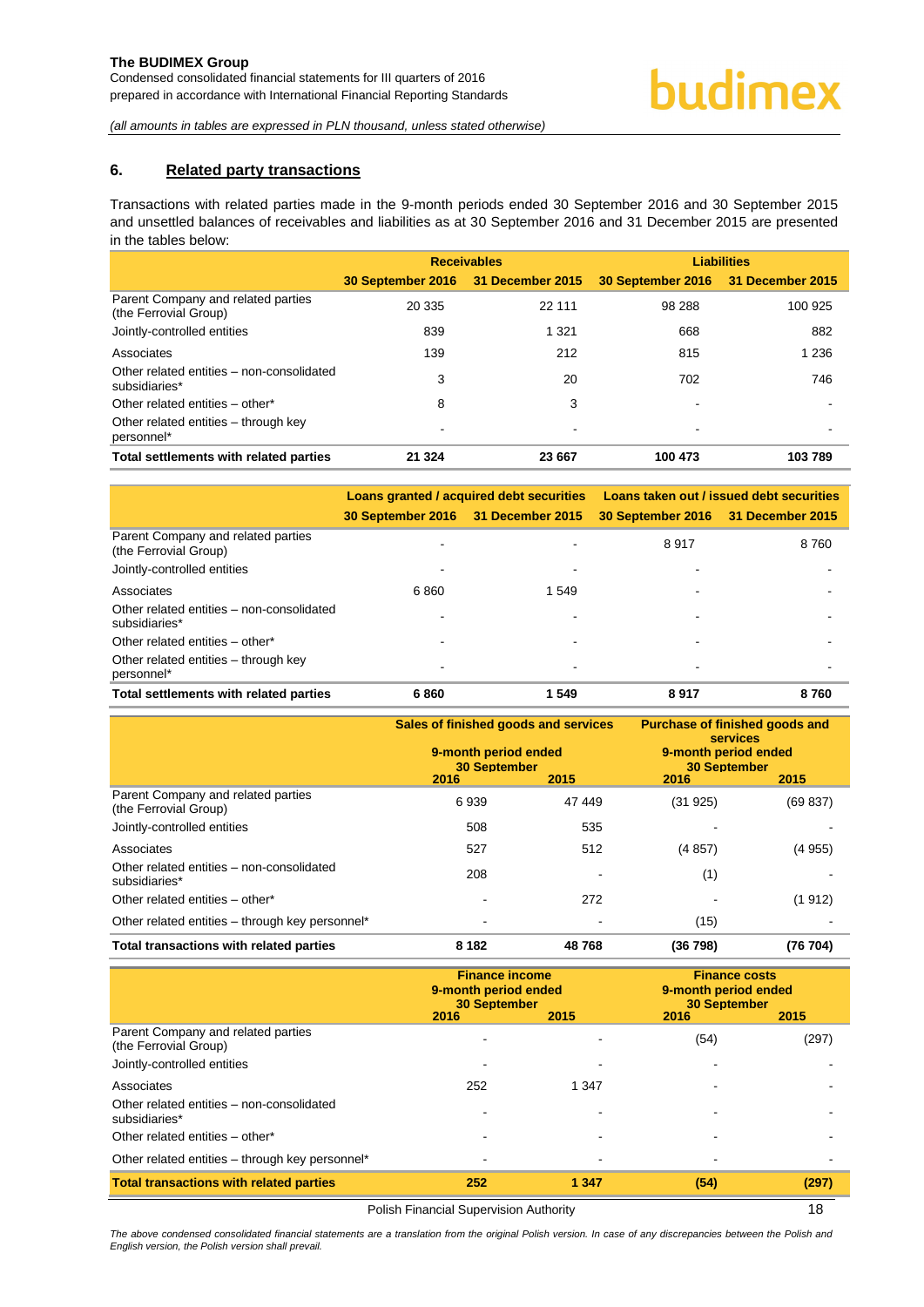\*) Other related parties represent controlled or jointly controlled entities or entities, on which the key management person of the Parent Company or of the subsidiary of the Budimex Group or his close relative exercises significant influence, or has significant number of votes at the shareholders' meeting of this company.

Inter-Group transactions are made on an arm's length basis.

# <span id="page-19-0"></span>**7. Factors which will affect results achieved by the Group in a period covering at least the next quarter**

The main factors that may affect the financial situation of the Group at least in the next quarter include:

- instability on the financial markets,
- higher demand for subcontractors' services, which might have influence on quality and timeliness of the works performed,
- fluctuations of exchange rates, which have the impact on the sales revenue, operating costs and result of the valuation and realisation of derivative financial instrument contracts,
- price level of material and construction services affecting the amount of direct costs of realised contracts,
- intensification of actions aimed at recovery of overdue debts, which were provided for and strengthening the operational and financial control in respect of contracts realised,
- results of the pending legal proceedings, described in more detail in note [12](#page-21-0) to these consolidated financial statements,
- availability of qualified employees,
- level of competition in public tenders,
- legislative changes affecting the pace of spending of EU funds and the level of competitiveness of general contractors.

As at 30 September 2016 the backlog was PLN 8 700 555 thousand. The value of contracts signed between January and September 2016 was PLN 4 135 557 thousand. The number of pre-sold apartments in the period from January - September 2016 (without booking) is 1 121 units.

# <span id="page-19-1"></span>**8. The main events in the third quarter of 2016 and significant events after 30 September 2016**

In the third quarter of 2016 the Budimex Group companies were notified about the selection of their offer or entered into the following significant contracts:

#### *Significant contracts:*

| Date of the<br>first current<br>report | <b>Customer</b>                                     | <b>Contract</b><br>value in PLN<br>thousands                      | <b>Description</b>                                                                                                                                                                                                                                                                                                                                                                                                                                                                                                                                         |
|----------------------------------------|-----------------------------------------------------|-------------------------------------------------------------------|------------------------------------------------------------------------------------------------------------------------------------------------------------------------------------------------------------------------------------------------------------------------------------------------------------------------------------------------------------------------------------------------------------------------------------------------------------------------------------------------------------------------------------------------------------|
| 12.07.2016                             | <b>JSC</b> "Vilniaus kogeneracine"<br>jegaine"      | 178 291 EUR<br>thousand<br>$(86 400)^*$<br><b>EUR</b><br>thousand | The tender offer of the consortium consisting of Steinmüller<br>Babcock Environment GmbH (leader of the consortium with<br>39.26% of the participation shares), Budimex SA (partner of<br>the consortium with 48.46% of the participation shares) and<br>UAB Kauno dujotiekio statyba (partner of the consortium<br>with 12.28% of the participation shares) was selected for the<br>construction of a new combined heat and power plant in<br>Vilnius and the construction of the CHP plant aid systems.<br>The contract was signed on 29 September 2016. |
| 14.07.2016                             | LC Corp Invest XVII Sp. z o.o.<br>Projekt 21 Sp. k. | 89 936<br>(maximum<br>remunaration)                               | Construction of "Retro Office House" commercial and service<br>facilities including internal and external infrastructure in<br>Wrocław. The remuneration for the contracts is divided into a<br>fixed lump-sum, which is not higher than 58 985 PLN<br>thousand, and a variable amount of 30 951 PLN thousand<br>should the Investor order the contractor to perform fit-out<br>works.                                                                                                                                                                     |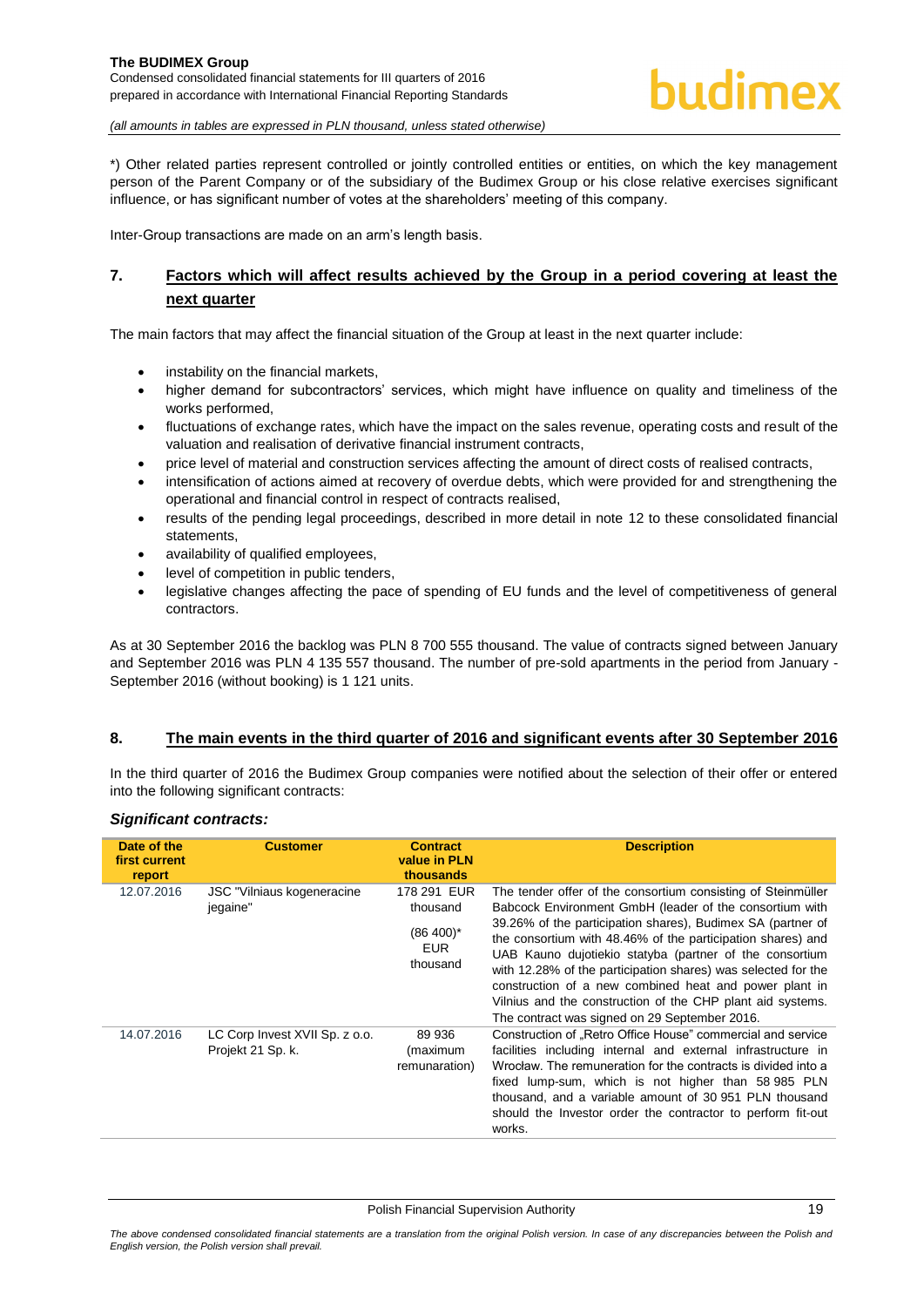prepared in accordance with International Financial Reporting Standards

*(all amounts in tables are expressed in PLN thousand, unless stated otherwise)*

| Date of the<br>first current<br>report | <b>Customer</b>                         | <b>Contract</b><br>value in PLN<br>thousands | <b>Description</b>                                                                                                                                                                                                                                                                                                                                                                                                                                                                                              |
|----------------------------------------|-----------------------------------------|----------------------------------------------|-----------------------------------------------------------------------------------------------------------------------------------------------------------------------------------------------------------------------------------------------------------------------------------------------------------------------------------------------------------------------------------------------------------------------------------------------------------------------------------------------------------------|
| 26.07.2016                             | Olsztyn City Hall                       | 83787<br>$(79\ 598)^*$                       | The tender offer of the consortium consisting of Budimex SA<br>(leader of the consortium with 95% of the participation<br>shares) and Ferrovial Agroman SA (partner of the<br>consortium with 5% of the participation shares) was selected<br>for the construction of Towarowa street in Olsztyn. The<br>contract was signed on 29 September 2016.                                                                                                                                                              |
| 28.09.2016                             | <b>Białystok City Hall</b>              | 140 764                                      | The tender offer was selected for the construction of the<br>Trasa Niepodległości in Białystok Stage II: Construction of<br>the Aleja Niepodległości in Białystok within the lane of the<br>provincial road No. 669, section from Narodowych Sił<br>Zbroinych street to Aleja I. J. Paderewskiego, including<br>construction and reconstruction of technical infrastructure.                                                                                                                                    |
| 28.09.2016                             | <b>Białystok City Hall</b>              | 145 180                                      | The tender offer was selected for the construction of the<br>Trasa Niepodległości in Białystok Stage III: Construction of<br>the Aleja I. J. Paderewskiego in Białystok within the lane of<br>provincial road No. 669, section from Aleja<br>the<br>Niepodległości to the provincial road No. 678, including<br>construction and reconstruction of technical infrastructure.                                                                                                                                    |
| 21.10.2016                             | <b>PKP Polskie</b><br>Linie Kolejowe SA | 159 700<br>$(54298)^*$                       | The tender offer of the consortium consisting of Budimex SA<br>(leader of the consortium with 34% of the participation<br>shares) ZUE SA (partner of the consortium with 33% of the<br>participation shares) and the Strabag Group companies<br>(partner of the consortium with 33% of the participation<br>shares) was selected for the design and construction of the<br>project "Works on the district line in Warsaw – Warsaw<br>Gołąbki station/ Warsaw West station – Warsaw Gdańska<br>station section". |

\*share of the Budimex Group

# <span id="page-20-0"></span>**9. Issue, redemption and repayment of debt and equity securities**

In the third quarter of 2016 Budimex SA and Group companies did not issue, redeem or repay debt or equity securities.

# <span id="page-20-1"></span>**10. The Management Board's position on the feasibility of results stated in the financial forecasts published earlier for the year in view of the financial results presented in the quarterly report in relation to the projected results**

Budimex SA did not publish any forecasts.

# <span id="page-20-2"></span>**11. Statement of ownership of shares of Budimex SA or rights to such shares (options) held by the managing or supervisory persons of Budimex SA as at the date of publication of this report together with indication of changes in the ownership in the third quarter of 2016**

As at the date of publication of the report members of the Management Board and Supervisory Board of Budimex SA held the following number of shares:

| Marcin Wegłowski  | (Management Board member)           | 2 830 shares |
|-------------------|-------------------------------------|--------------|
| Marek Michałowski | (chairman of the Supervisory Board) | 3 900 shares |

Above mentioned members of the Management Board and Supervisory Board do not own share options of the company. As at the date of publication of this report other managing and supervisory persons of Budimex SA do not hold its shares or share options. There was no change in the status of ownership from the date of publication of the half-year report of 2016, i.e. 30 August 2016.

Polish Financial Supervision Authority 20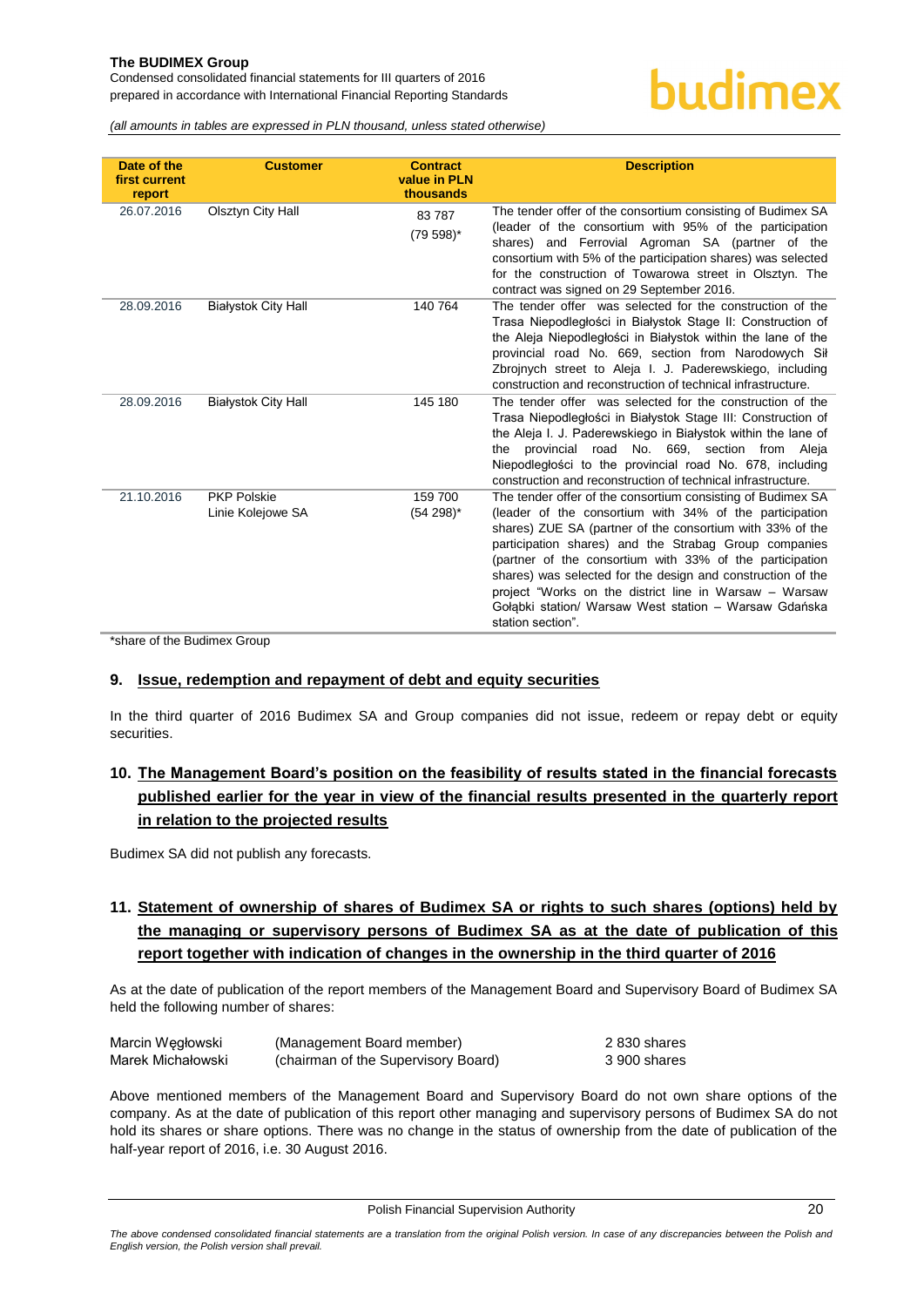# <span id="page-21-0"></span>**12. Proceedings pending as at 30 September 2016 before court, competent arbitration body or any public administration authority**

The total value of legal proceedings in progress in respect of liabilities and receivables as at 30 September 2016 was PLN 451 178 thousand. Excess of the value of proceedings against Group companies over proceedings relating to claims of Group companies amounted to PLN 125 430 thousand.

In accordance with information in the possession of Budimex SA, the total value of legal proceedings in progress in respect of liabilities of Budimex SA and its subsidiaries as at 30 September 2016 was PLN 288 304 thousand. These proceedings involve the Group companies' operating activity.

The proceedings in the highest value case are pending before the Court of Arbitration at the Polish Chamber of Commerce in Warsaw, which involve the Ferrovial Agroman SA consortium members: Budimex SA and Estudio Lamela S.L. (FBL Consortium) and Przedsiębiorstwo Państwowe "Porty Lotnicze" (PPL). The litigation is the result of PPL serving a notice rescinding the contract for the development and modernization of Terminal 2 of the Warsaw Frederic Chopin International Airport.

Initially, the proceedings related solely to the claim filed on 24 January 2008 by the FBL Consortium, in relation to bank guarantees realised by PPL groundlessly, which were given as a performance bond for a total amount of PLN 54 382 thousand. That case has been finally resolved by judgment of the Court of Appeal in Warsaw of 23 August 2012. The total value of the awarded claim and the amount of statutory interest for late payment was PLN 87 920 thousand (the amount attributable to Budimex SA was PLN 35 168 thousand, of which PLN 21 612 thousand as reimbursement of the performance bond). The court enforcement officer transferred that amount to the bank account of Budimex SA on 28 September 2012. After the cassation appeal of PPL was dismissed by the Supreme Court, the enforcement proceedings became final and PPL cannot submit any further claims against the FBL Consortium regarding reimbursement of the amounts adjudicated in the partial judgment.

In the course of the proceedings before the Court of Arbitration, PPL filed a counter-claim of a total amount of PLN 135 719 thousand, covering claims for the redress of damage, including lost benefits, return of unjust enrichment and liquidated damages. On 31 July and 26 October 2009 PPL filed to the Court of Arbitration further written statements of claim including extension of counter-claim, changing the original amount of counter-claim from PLN 135 719 thousand to PLN 280 894 thousand. As a result of subsequent procedural steps, in August 2012, PPL's claim was raised to PLN 298 892 thousand. According to the value of the shares set forth in the consortium agreement, the risk allocated to Budimex SA does not exceed the total of PLN 119 556 thousand.

According to Budimex SA, all the claims under the counter-suit are groundless. Consequently, on 21 October 2008, the FBL Consortium filed a response to the counter-claim, which contained a motion to dismiss the action in its entirety, together with the statement on the groundlessness of PPL's claims. The court has already heard all witnesses for the claimant and the counter-claimant with respect to the circumstances included in PPL's counterclaim. The evidence in the form of an expert opinion is the last to be considered with respect to this part of the dispute. This, however, may be done only after the court has completed the evidence proceedings concerning the claims of the claimant. The determinations made in the expert opinion concerning the claims of the FBL Consortium will affect the scope of claims of PPL and, consequently, the scope of evidence taken in order to prove them.

Regardless of PPL's counter-claim and in accordance with former announcements, on 27 February 2009 the Consortium FBL submitted a statement of claim including an extension of the main claim by the amount of PLN 216 458 thousand, covering: remuneration for the works performed, but not paid by Investor, remuneration for additional works, and reimbursement for the retained amounts and interest on late payments. Under the consortium contract, the share of Budimex SA in the claim amounts to PLN 86 583 thousand.

On 27 May 2010, the Court of Arbitration issued a decision under which the evidence from the expert's opinion regarding the evaluation of reasonableness of the PPL claims was accepted (except for any amounts sought at that stage). The expert appointed by the Court of Arbitration, Grupa BS Consulting, started to work at the end of 2010. There were several meetings with proxies of parties and the expert and there was an inspection of the airport objects with the participation of the aforementioned expert in March 2011. Technical opinion prepared by the expert, that was delivered to proxies of both parties on 29 July 2011, represented the result of his work. The parties submitted comments, remarks and detailed questions to the opinion prepared by the expert. Upon taking these into consideration, the expert prepared his final supplementary opinion at the end of March 2012. The assessment

Polish Financial Supervision Authority 21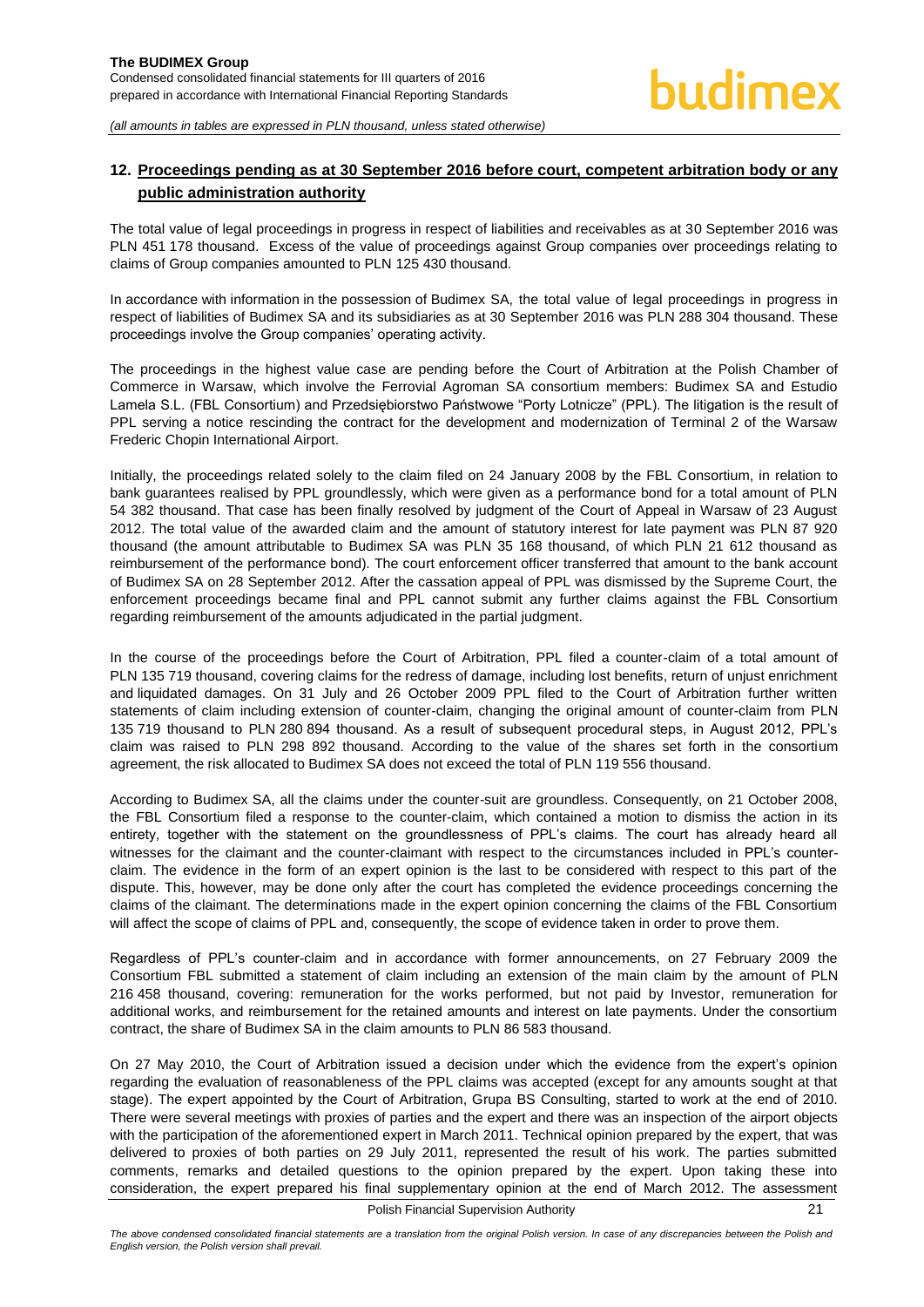presented in the opinion was favourable to the FBL Consortium as it, among other things, confirmed that the FBL Consortium was entitled to postpone the work completion deadline.

Due to completion by the expert of work on the assessment of the validity of PPL's claims, the Court ordered both parties to present final calculations of their claims, taking into account the expert's views expressed in the opinion. As a result, PPL extended the claim as stated above to PLN 298 892 thousand, and the value of the FBL Consortium's claim remained unchanged.

Pursuant to a decision of the Court of Arbitration dated 28 January 2013 and based on a site inspection performed in July 2013, the expert, i.e. Grupa BS Consulting was to draft an opinion on assessment on value of claims submitted by the FBL Consortium in the extended claim by the end of October 2013. Due to the fact that the expert opinion had not been prepared on time, at the hearing on 20 December 2013 the Court of Arbitration took the decision on the appointment of a new expert. In 2015, the final scope of a new expert's opinion was determined as well as the composition of a new team of experts. Consequently, not until October 2016 the parties received the new experts' opinion on the claims of the Consortium. The experts acknowledged the scope of all claims of the consortium, which in value represent the vast majority of the amount claimed. However, according to the Consortium the claim value recognized by the experts is still too low because it does not reflect all the claims which were made. Currently, the content of the opinion is verified by the Consortium. On the next hearing in December 2016 the Consortium will request an appointment of the official deadline to submit comments to the opinion.

The Management Board is of the opinion that the final verdict of the Court of Arbitration will be favourable to the FBL Consortium.

On 16 December 2010, Tomasz Ryskalok and Rafał Ryskalok, conducting business activity as a civil law partnership under the name Cerrys S.C., with its registered office in Wykroty, filed a lawsuit against Budimex SA for payment of a contractual penalty for delay in the removal of defects identified during the warranty period. The lawsuit concerns the construction of a concrete plant in line with the agreement concluded on 19 May 2003 with the value of the agreement amounting to PLN 4 189 thousand. The value of the subject matter of the lawsuit is PLN 90 000 thousand including contractual interest calculated from 19 October 2006 until the day of payment. In the opinion of Budimex SA, the claim constituting the subject matter of the argument is absolutely groundless and there is no basis, either formal or factual, for considering it (the deadline for submitting the claims in question expired, the limit concerning contractual penalties - i.e. up to 15 per cent of the value of the agreement - has not been taken into account, and the defect is not material). To date, there have been several hearings during which witnesses for the claimant and defendant were examined. Having heard the parties, on 19 December 2013, the Court issued a decision under which the evidence from the expert's opinion regarding the evaluation of reasonableness of the PPL claims was accepted. The inspection of the facility was carried out in June 2014. In October 2014, the court delivered the opinion of the construction expert. At the request of Budimex, the court ordered preparation of a supplementary opinion, to which the parties submitted comments. Despite oral explanations provided by expert during the course of court hearing in November 2015, a request was filed for another supplementary opinion. In July 2016 the court obliged the expert to prepare it. At the hearing in October 2016 the court delivered the supplementary opinion to the parties and set the date of the next hearing for 7 December 2016.

Another material in value legal proceedings relate to the claim filed on 5 March 2008 by Miejskie Wodociągi i Kanalizacja w Bydgoszczy Sp. z o.o. requesting that the amount of PLN 25 252 thousand be awarded jointly and severally against the consortium to which the Budimex SA and Budimex Dromex SA belonged. The claim relates to the replacement of contractor costs incurred by the investor when the consortium rescinded the contract. The share of the companies in the consortium was 90%, therefore the value of the claim for which Budimex SA is presently liable is PLN 22 727 thousand. The court ended examination of witnesses of both parties, and then heard the parties. On 6 February 2014, the court accepted evidence from the construction expert opinion with regard, inter alia, to: assessment of quality and value of works completed by the defendant, the scope and completeness of works to be performed as well as value of corrections. The expert drafted an opinion which the defendant considers to be in its favour. This assessment is confirmed by the actions of the claimant who submitted a request for appointment of a new expert. The court did not consider the request of the claimant in this matter and allowed to include in the court protocol only oral supplementary opinion of the expert, which was duly provided during the court hearing on 21 April 2015. The claimant filed another request for appointment of a new expert; this request was rejected by the court during the hearing in December 2015. At the same time, the court allowed preparation of a supplementary opinion, which was delivered to the parties in June 2016. The defendant maintained its previous position in relation to the content of supplementary opinion. According to the defendant the supplementary opinion is favourable for him.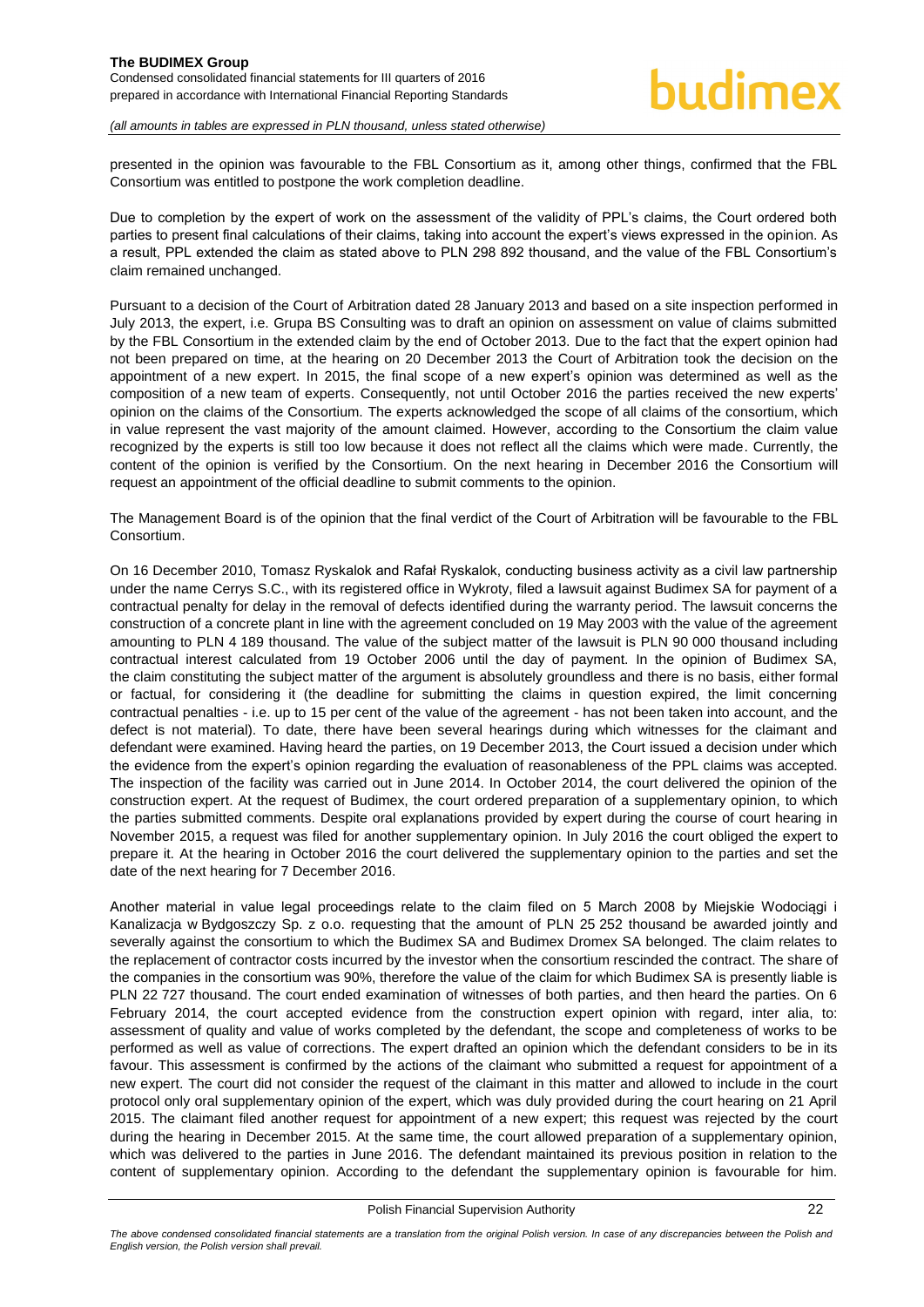However, the plaintiff requested an opinion of another expert. The motion will be considered by the court at the hearing in November 2016.

As at the date of this report the final outcome of other proceedings is not known.

The total value of legal proceedings pending in respect of claims of Budimex SA and its subsidiaries amounted to PLN 162 874 thousand as at 30 September 2016. The proceedings relate mainly to the recovery of overdue receivables from business partners and to additional claims in respect of the construction work performed. Aside from the case brought to court by the FBL Consortium against PPL, the value of no other proceedings concerning claimsis significant. As at the date of this report, the final outcome of the proceedings is not known.

# <span id="page-23-0"></span>**13. Contingent assets and contingent liabilities**

|                                                | 30 September 2016 | 31 December 2015 |
|------------------------------------------------|-------------------|------------------|
| <b>Contingent assets</b>                       |                   |                  |
| <b>From related entities</b>                   |                   |                  |
| - guarantees and sureties received             |                   |                  |
| - bills of exchange received as security       |                   |                  |
| From related entities, total                   |                   |                  |
| <b>From other entities</b>                     |                   |                  |
| - guarantees and sureties received             | 444 406           | 348 558          |
| - bills of exchange received as security       | 12 597            | 5478             |
| From other entities, total                     | 457 003           | 354 036          |
| Other contingent assets                        | 4 1 1 9           | 1 3 5 0          |
| <b>Total contingent assets</b>                 | 461 122           | 355 386          |
| <b>Contingent liabilities</b>                  |                   |                  |
| To related entities                            |                   |                  |
| - guarantees and sureties issued               | 5 1 3 9           | 5 2 8 6          |
| - bills of exchange issued as performance bond |                   |                  |
| To related entities, total                     | 5 1 3 9           | 5 2 8 6          |
| To other entities                              |                   |                  |
| - guarantees and sureties issued               | 2811116           | 2722682          |
| - bills of exchange issued as performance bond | 1819              | 2610             |
| To other entities, total                       | 2812935           | 2725292          |
| <b>Other contingent liabilities</b>            | 133 554           | 133 554          |
| <b>Total contingent liabilities</b>            | 2951628           | 2864132          |
| <b>Total contingent items</b>                  | (2490506)         | (2508746)        |

Contingent assets represent guarantees issued by banks and other financial institutions to the companies of the Budimex Group as security for the potential claims the Group may file against its business partners in respect of the construction contracts in progress.

Contingent liabilities represent guarantees and sureties issued by banks to business partners of the Group as security for the potential claims they may be filed against the Group in respect of the construction contracts in progress. Banks are entitled to recourse the underlying claims to Group companies. Guarantees issued to the Group's customers represent an alternative, to the retentions held, method of securing potential claims of customers.

Polish Financial Supervision Authority 23